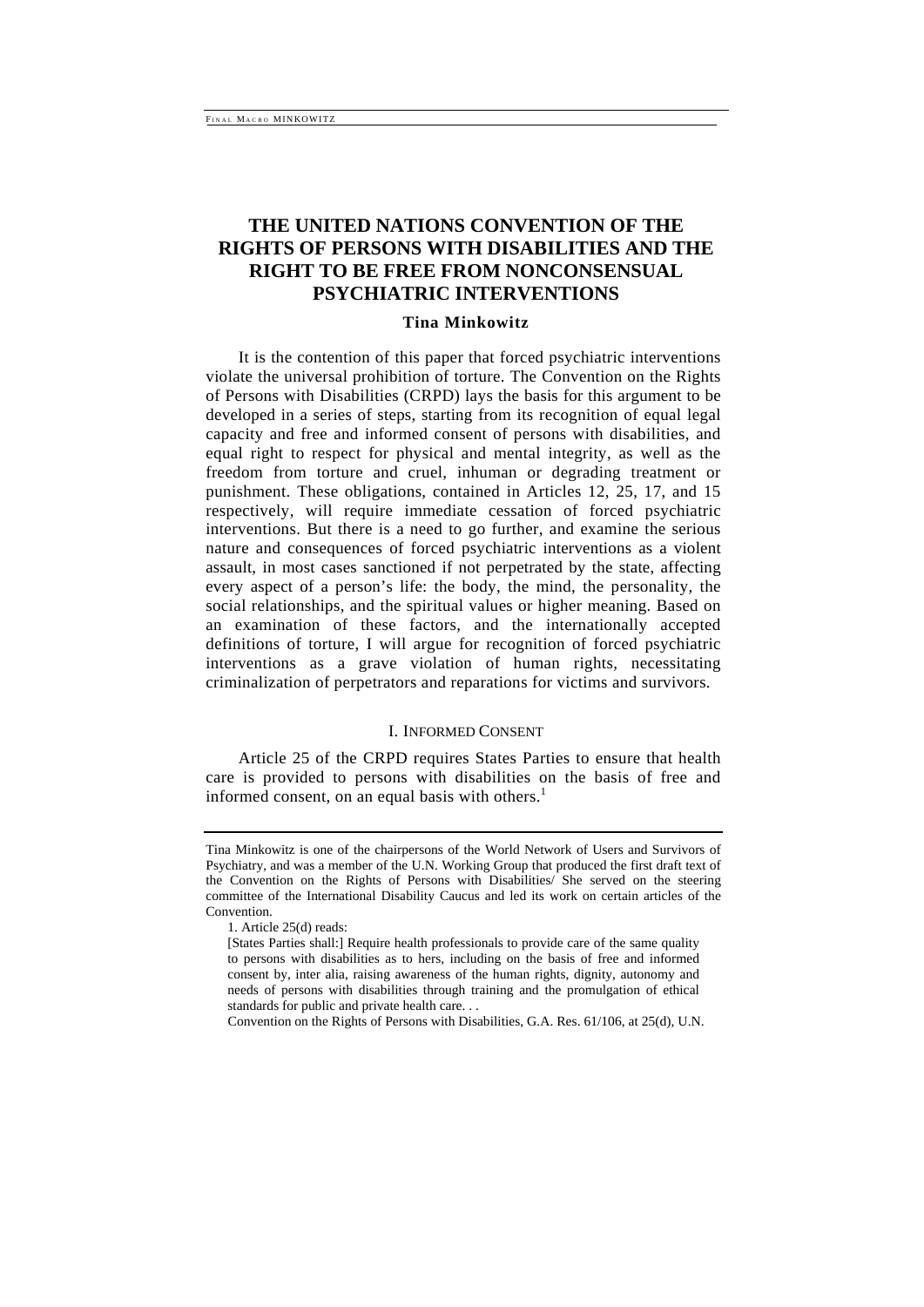The right to be free from nonconsensual medical treatment has been recognized by the Committee on Economic, Social and Cultural Rights (CESCR) as one of the freedoms incorporated in the right to the highest attainable standard of health. ${}^{2}$  Thus, the right to free and informed consent is not merely a function of domestic laws, but is one of the human rights and fundamental freedoms that is guaranteed to all persons, and that must be applied without discrimination based on disability.<sup>3</sup>

Any limitation of the right to free and informed consent that applies only to persons with disabilities, or disproportionately affects persons with disabilities, would constitute discrimination.<sup>4</sup> Typical mental health legislation setting out standards and procedures by which psychiatric interventions can be imposed against the will of a person must now be considered unlawful.<sup>5</sup> Similarly, any customs or practices by which psychiatric interventions are imposed without seeking free and informed consent must be abolished.<sup>6</sup> States Parties are under an affirmative duty to ensure that health care providers (whether private or public) respect the free and informed consent of persons with disabilities, to the same extent as guaranteed to others under domestic and international law. If a country has passed legislation authorizing coercive medical interventions on the general population, its lawfulness would depend on a) whether it has a discriminatory effect on persons with disabilities, and b) whether it meets the criteria for limitations set out in CE SCR General Comment No. 14, paragraph 28, interpreting the general limitations clause of International Covenant on Economic, Social and Cultural Rights (ICESCR) Article 4.7 Particular attention

*6. Id.* 

Doc. A/RES/61/106 (Dec. 13, 2006) [hereinafter CRPD].

*<sup>2.</sup>* U.N. Econ. & Soc. Council [ECOSOC], Comm. on Econ., Soc., & Cultural Rights, *General Comment No. 14: Substantive Issues Arising in the Implementation of the International Covenant on Economic, Social and Cultural Rights,* ¶ 8, U.N. Doc. E/C.12/2000/4 (Aug. 11, 2000) [hereinafter *General Comment No. 14].* 

*<sup>3.</sup>* General Comment No. 14 uses the phrase "the right to be free from nonconsensual treatment," which is equivalent to free and informed consent. *See* U.N. Econ. & Soc. Council [ECOSOC], Comm'n on Human Rights, *Situation of Detainees at Guantánamo Bay,* ¶ 82, U.N. Doc. E/CN.4/2006/120 (Feb. 27, 2006) *(prepared by* Leila Zerrougui, Leandro Despouy, Manfred Nowak, Asma Jahangir, & Paul Hunt) [hereinafter *Situation of Detainees at Guantánamo Bay].* 

<sup>4.</sup> *See also* CRPD, *supra* note 1, art. 5.

<sup>5.</sup> *See id.* art. 4(1)(b).

<sup>7.</sup> The relevant portion of paragraph 28 reads: "Such restrictions must be in accordance with the law, including international human rights standards, compatible with the nature of the rights protected by the Covenant, in the interest of legitimate aims pursued, and strictly necessary for the promotion of the general welfare in a democratic society." U.N. Econ. &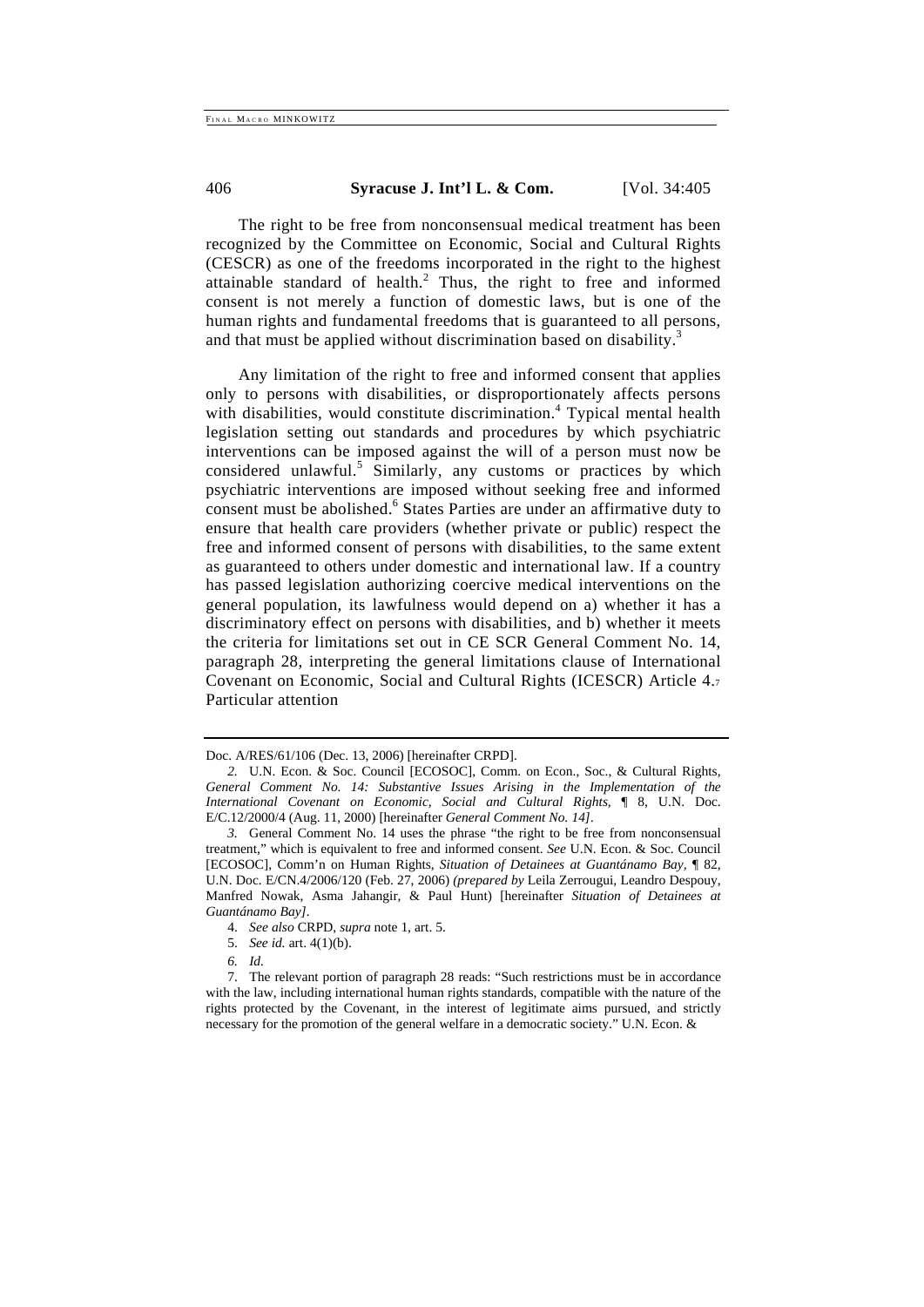should be paid to the requirement that such measures be in accordance with international human rights standards, such as the scope of the protection of physical and mental integrity under International Covenant on Civil and Political Rights (ICCPR) Article 7, and the Convention Against Torture (CAT), which have as yet been insufficiently analyzed with respect to the medical and health context.

Statements in General Comment No. 14 purporting to authorize coercive "mental health treatment"<sup>8</sup> are incompatible with the provisions of the CRPD and can no longer be taken as authoritative. Similarly, the Principles on the Protection of Persons with Mental Illness, insofar as they purport to authorize and regulate exceptions to free and informed consent,  $9^{\circ}$  can no longer serve as a guide to interpretation of human rights norms, with the advent of a binding treaty establishing a higher standard of protection.

Neither "disability" nor "persons with disabilities" is defined in the CRPD. However, it should not be doubted that persons with psychosocial disabilities<sup>10</sup> are covered by the Convention. Article 1 mentions both persons with "mental" and "intellectual" impairments, ensuring that "mental" refers to the psychosocial dimension.<sup>11</sup> While the provision refers only to people with "long term" impairments and does not mention imputed impairment or disability, 12 it is non-exhaustive and should not limit coverage of the Convention where such a result would be counterproductive. In particular, the obligations of non-discrimination cannot be properly implemented if they are to depend on the details of a person's experience with disability; the mere fact that a person is perceived as having a disability, and accorded

Soc. Council [ECOSOC], Comm. on Economic, Social and Cultural Rights, *General* 

*Comment No. 14,* ¶ 28, U.N. Doc. E/C.12/2000/4 (Nov. 8, 2000).

<sup>8.</sup> *See id.* ¶ 34.

<sup>9.</sup> *See* Principles for the Protection of Persons with Mental Illness and the Improvement of Mental Health Care, G.A. Res. 119 at Principle 11, U.N. Doc. A/RES/46/1 19 (Dec. 17, 1991).

<sup>10.</sup> The World Network of Users and Survivors of Psychiatry uses the term "users and survivors of psychiatry" to refer to people who self-define as having experienced madness and/or mental health problems, or having used or survived mental health services. World Network of Users and Survivors of Psychiatry (WNUSP), *Statutes,* art. 3, *available at*  http://www.wnusp.net/wnusp%20evas/Dokumenter/statutes.html (last visited May 3, 2007). Psychosocial disability is the preferred term when referring to this type of disability, rather than "mental illness" which can be pejorative. *See* International Disability Law Caucus, News Page for Monday, August 31, 2006, *available at*  http://www.un.org/esa/socdev/enable/rights/ahc8docs/ahc8idcreactcomp1.doc (last visited May 3, 2007).

<sup>11.</sup> CRPD, *supra* note 1, art. 1.

*<sup>12.</sup> Id.*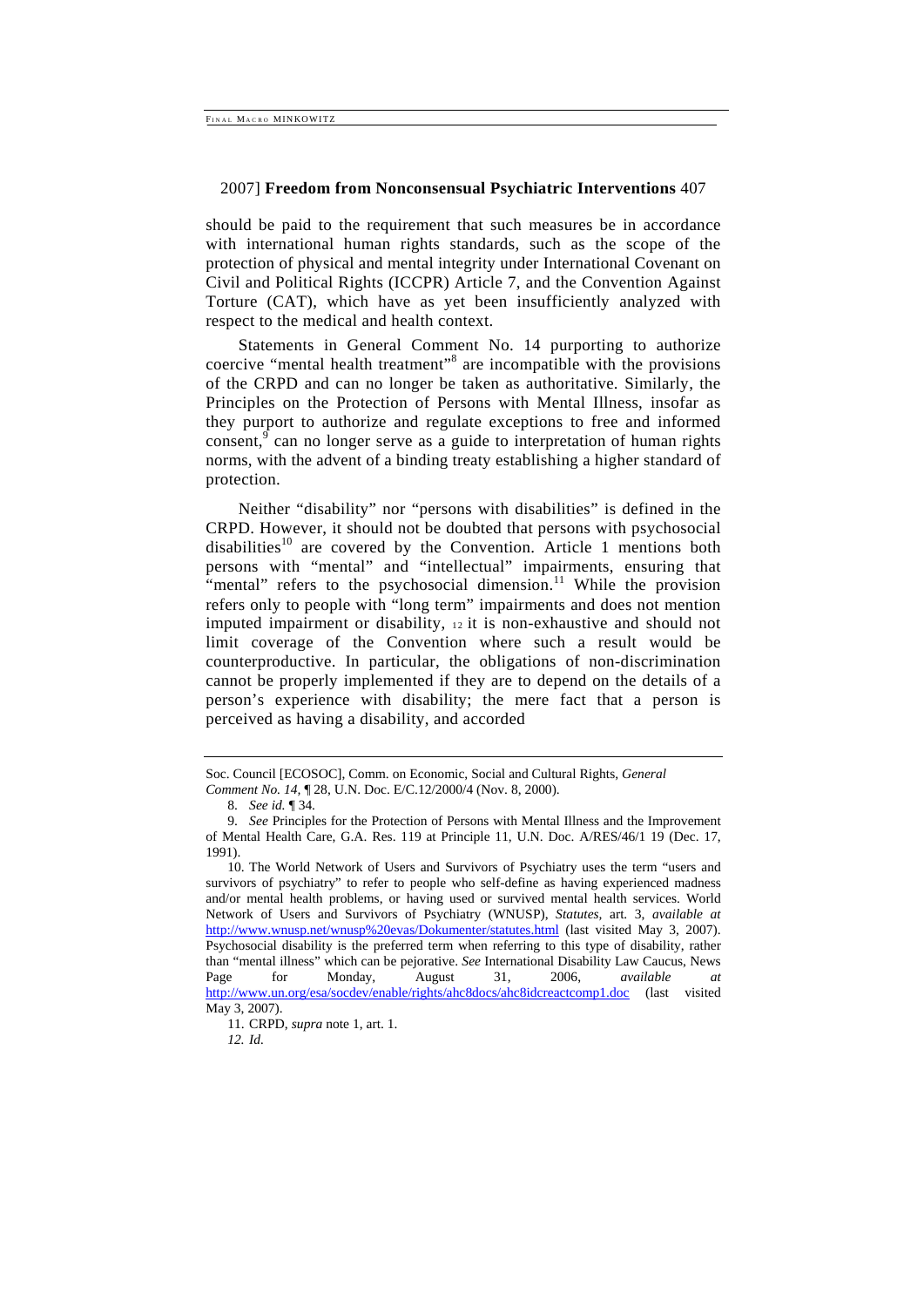adverse treatment as a result, is enough to invoke these provisions.

The right to free and informed consent implies more than freedom from outright force or coercion. It also requires provision of accurate, accessible information about the nature of a proposed treatment or service. Deceptive or misleading information (such as omission of significant, permanent memory loss as an effect of electroshock) would violate the right to free and informed consent, and consent obtained through deception should be treated as coercion since it does not express the person's free will.

#### II. LEGAL CAPACITY

It is perhaps unfair to give second place to legal capacity, when it is the most revolutionary of the new norms articulated in the CRPD. For the purposes of this paper, however, it does seem to follow a logical order. The right to free and informed consent is, or requires, an exercise of legal capacity, and without a guarantee of equal legal capacity to persons with disabilities, the right to free and informed consent would offer little if any guarantee against forced psychiatric interventions.

CRPD Article 12(2) states, "States Parties shall recognize that persons with disabilities enjoy legal capacity on an equal basis with others in all aspects of life."13 This guarantee is the heart of the Convention for people with psychosocial disabilities. All laws directed at restricting our freedom and self-determination are premised on an equation of psychosocial disability with legal incapacity, and legal incapacitation is the primary way that the law deals with persons with psychosocial disabilities. A guarantee of legal capacity on an equal basis with others in all aspects of life should result in the elimination of all such legal regimes.

The Convention replaces the dualistic model of capacity versus incapacity with an equality-based model that complements full legal rights to individual autonomy and self-determination with entitlement to support when needed, to ensure substantial equality of opportunities to exercise those rights. It is a model that reflects established principles in international human rights, such as the universality, indivisibility, interdependence, and inter-relatedness of all human rights, $14$  and the recognition that the realization of economic, social and cultural rights are necessary to the dignity and free development of the personality of

<sup>13.</sup> *Id.* art. 12(2).

<sup>14.</sup> World Conference on Human Rights, June 14-25, 1993, *Vienna Declaration and Programme of Action,* ¶¶ 63-65, U.N. Doc A/CONF. 157/23 (July 12, 1993).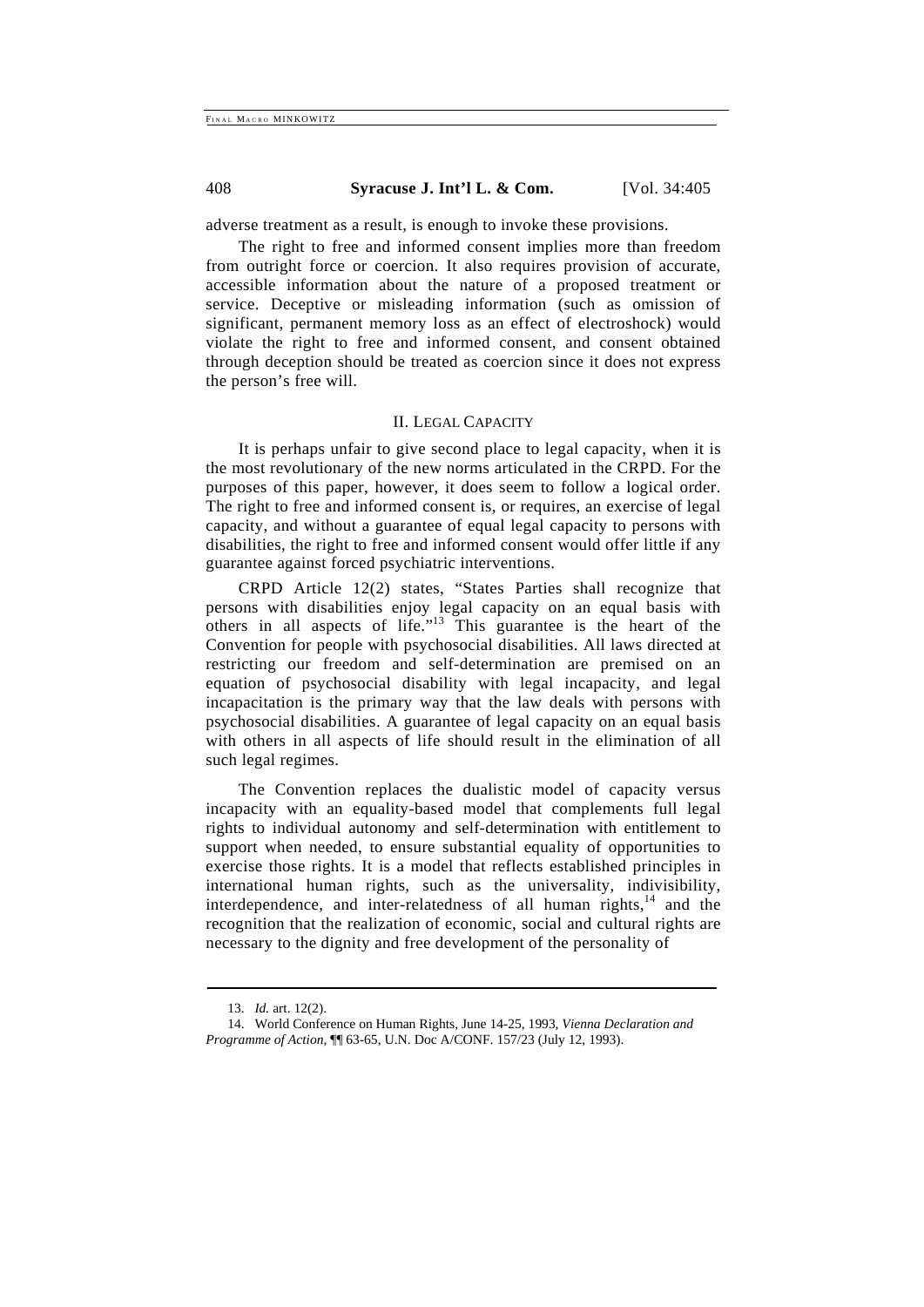any individual. $15$ 

Application of this support model to the needs of persons with psychosocial disabilities will require innovation and should draw on existing programs that may not have been understood as support in the exercise of legal capacity. Peer support, recovery-based services, community support networks, and personal assistance may all help people with psychosocial disabilities in ways related to decision-making or the exercise of legal capacity. A program developed in Skåne, Sweden by users and survivors of psychiatry and funded by the Swedish government provides "personal ombudsperson" (PO) service to people who have "mental health problems of the most difficult sort (living entirely in a symbolic world of their own, living barricaded in their apartments, or living homeless in the streets)."16 The PO is accountable entirely to the client, under full confidentiality and keeping no permanent records, and must work patiently to establish a relation and wait until the client "knows and dares to tell" what he or she needs. $17$  It is a successful program that accommodates people with psychosocial disabilities who would not seek or accept such services under other conditions. In addition, advance crisis planning and designation of supporters/advocates can be adapted from the incapacity context where it was developed (as advance directives and health care proxies) to a full capacity context where it can function more effectively to ensure selfdetermination.<sup>18</sup>

Children do not have legal capacity on an equal basis with adults; however, the "evolving capacities" of children with disabilities are recognized<sup>19</sup> and they have equal rights with other children to freely express their views, which are to be given due weight in accordance with the child's age and maturity, on matters concerning themselves.<sup>20</sup> Children with disabilities are further entitled to disability and age-appropriate assistance in realizing this right, applying the support model to children's decision-making.

<sup>15.</sup> Universal Declaration of Human Rights, G.A. Res. 217A, at 22, U.N. GAOR, 3d Sess., 1st plen. mtg., U.N. Doc A/810 (Dec. 12, 1948).

<sup>16.</sup> PO-Skåne – Personal Ombudspersons in Skåne, *available at*  http://www.peoplewho.org/documents/jesperson.decisionmaking.doc (last visited Mar. 23, 2007).

*<sup>17.</sup> Id.* 

*<sup>18.</sup> See id.* 

<sup>19.</sup> CRPD, *supra* note 1, art. 3(h).

<sup>20.</sup> Convention on the Rights of the Child, G.A. Res. 44/25, art. 12(1), U.N. GAOR, 44th Sess., Supp. No. 49, U.N. Doc. A/RES/44/736 (1989) [hereinafter CRC]; CPRD, *supra* note 1, art. 7(3).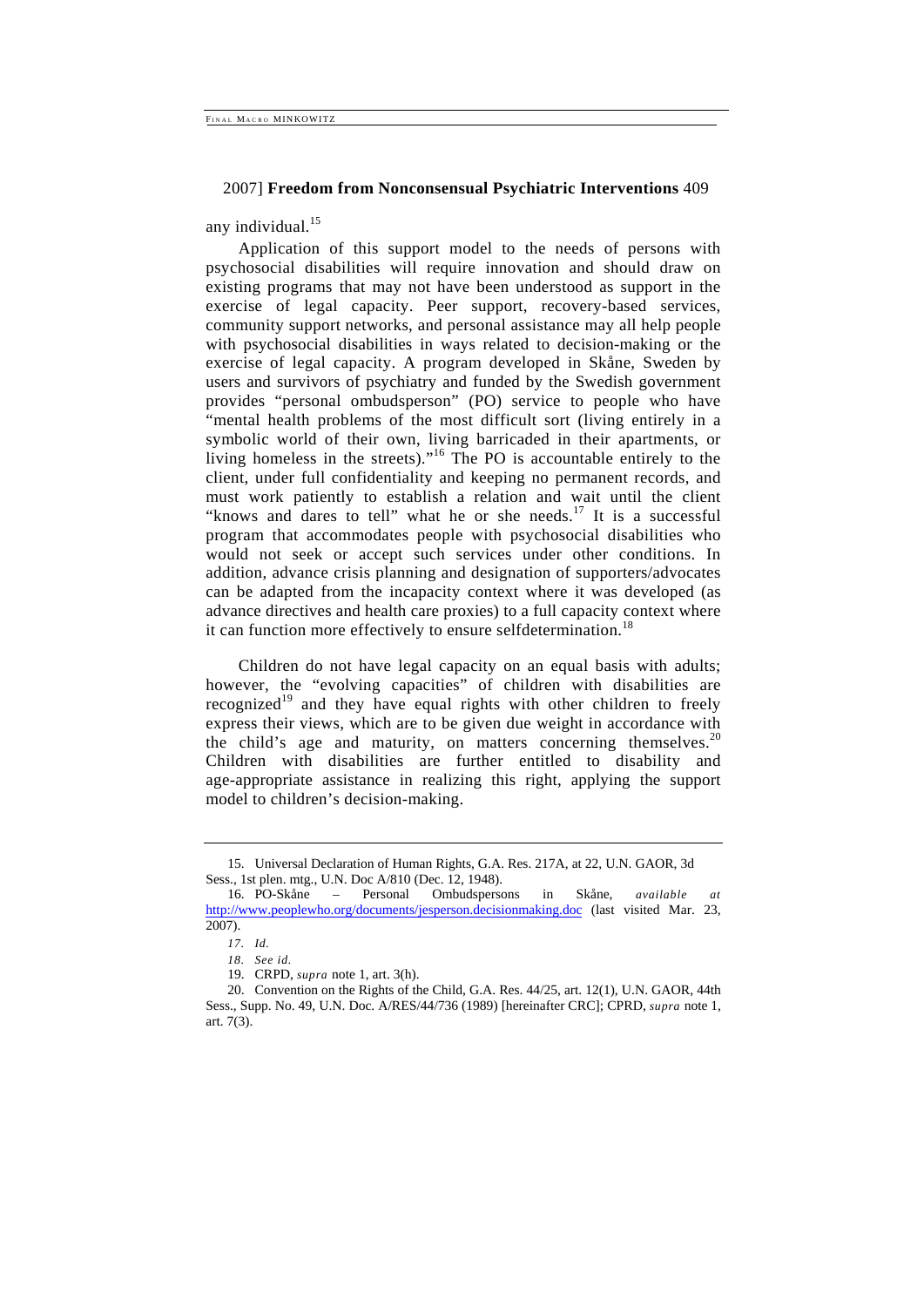If legal capacity is limited for reasons unrelated to disability, such as a person's status as convicted criminal, the CRPD requires that persons with disabilities be treated equally with others, and such limitations must not violate other norms. In particular, free and informed consent, as it protects the integrity of the person, may not be restricted due to any status imposed as a consequence of criminal behavior. $21$ 

# *A. Interpretation of "Legal Capacity"*

Legal capacity refers to an individual's status and authority within a given legal system. It encompasses both passive rights (such as ownership or inheritance of property) and active rights (such as the rights to conclude contracts, administer property, appear in court as a party or witness, or give or refuse consent to medical procedures).

In legal systems that distinguish between "capacity for rights" and "capacity to act," the term "legal capacity" is best translated as "capacity to act" or as a combination of both. Capacity to act implies personal authority to exercise rights and responsibilities; without it, a person may have rights and responsibilities in name only, and decision-making authority can be transferred to another person or institution. Capacity to act presupposes the capacity to have rights.

The official U.N. translations of the term "legal capacity" in Article 12(2) are inconsistent; some refer to the capacity to act, some refer to the capacity for rights, and one incorporates both. $22$  This should not be an obstacle to a universal interpretation; the approach most consistent with the object and purpose of the treaty (full and equal enjoyment of all human rights and fundamental freedoms by all persons with disabilities<sup>23</sup>) is to guarantee all aspects of legal capacity on an equal basis to persons with disabilities. There is precedent for this approach in the Convention on the Elimination of All Forms of Discrimination against Women (CEDAW) Committee's interpretation of "legal capacity" in CEDAW Article 15 as referring to the capacity to

<sup>21.</sup> *See Situation of Detainees at Guantánamo Bay, supra* note 3, ¶ 82.

<sup>22.</sup> The Arabic translation of "legal capacity" is "ahlia al qanounia," incorporating both capacity to act and capacity for rights; the Chinese is "falv quanli nengli" meaning capacity for rights; the French is "capacité juridique" meaning capacity to act; the Russian is "pravosposobnost" meaning capacity for rights; the Spanish is "capacidad jurídica" meaning capacity for rights. The English term "legal capacity" in the original text means capacity to act. International Disability Caucus, Communication on the Translation of Legal Capacity (Oct. 19, 2006).

<sup>23.</sup> CRPD, *supra* note 1, art. 1.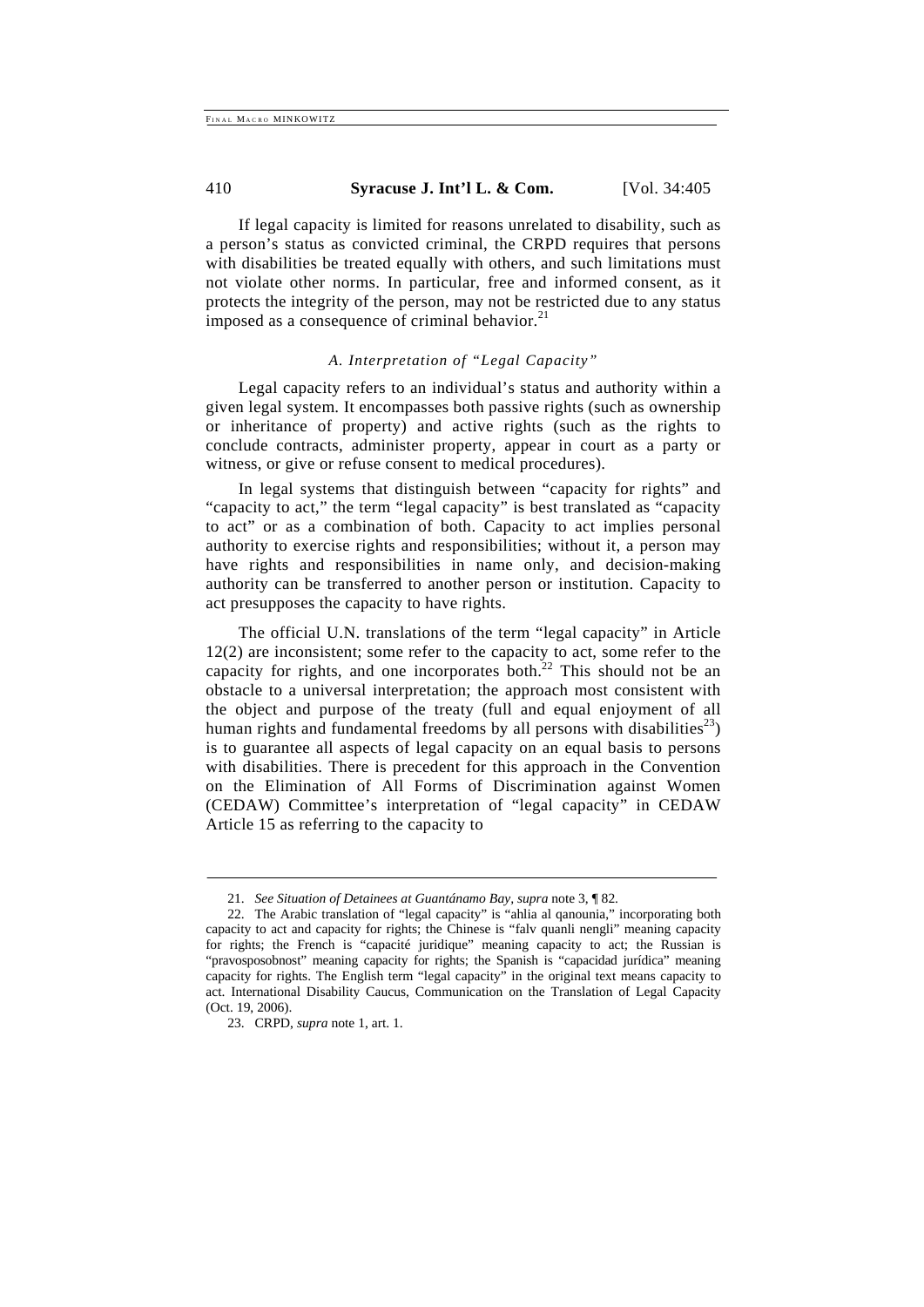act, despite translations that suggest otherwise. $^{24}$ 

Controversy erupted over the insertion and later removal of a footnote to Article 12(2) restricting the meaning of legal capacity in three of the six official U.N. languages to "capacity for rights."<sup>25</sup> Removal of the footnote reaffirmed the intent of the community of nations to guarantee legal capacity universally and without limitations.

Interpretive statements made by some delegations demonstrate that equal legal capacity will require vigilance in implementation and monitoring. A group of countries in the Arab region expressed the opinion that legal capacity in Article 12 should be limited to the capacity for rights, "in accordance with the national laws of these countries."<sup>26</sup> Such an interpretation must be rejected, since it discriminates against persons with disabilities and elevates national law above international human rights. Canada's opinion that the phrase "equal basis with others" does not require true equality but only a rebuttable presumption<sup>27</sup> must likewise be rejected as a form of

discrimination. Other countries, supported by the International Disability Caucus, expressed an opposing point of view; both Chile and the Philippines supported the capacity to act,<sup>28</sup> and the European Union (EU) along with others insisted that legal capacity have a universal interpretation, $^{29}$  in contradiction to the group that sought limitation

27. *See* U.N. Enable, Contributions by Governments: Canada, *available at*  http://www.un.org/esa/socdev/enable/rights/ahc7canada.htm (last visited Mar. 23, 2007).

28. *See* U.N. Enable, Contributions by Governments: Philippines, *available at*  http://www.un.org/esa/socdev/enable/convstatementgov.htm#phi (last visited May 3, 2007). (Personal notes on the statements made by Chile, on file with author).

29. Letter from Kristi Lintonen, Representative of the Presidency of the European Union, Permanent Representative of Finland to the United Nations, to Chairman of the Ad

<sup>24.</sup> Comm. on the Elimination of Discrimination against Women, *Report of the Committee on Elimination of Discrimination against Women, General Recommendation 21: Equality in Marriage and Family Relations,* art. 15, cmt. ¶¶ 7-8, U.N. Doc. A/49/38(SUPP) (Jan. 1, 1994). A survey of concluding observations revealed that CEDAW does not apply disparate standards, but uses the term "legal capacity" with the same meaning, irrespective of the language used by the State Party, with an emphasis on the capacity to act.

<sup>25.</sup> The footnote in Article 12 of the Draft Convention on the Right of Persons with Disabilities reads, "In Arabic, Chinese and Russian, the term 'legal capacity' refers to 'legal capacity for rights,' rather than 'legal capacity to act.'" U.N. Econ. & Soc. Council [ECOSOC], Ad Hoc Comm. on a Comprehensive and Integral International Convention on the Protection and Promotion of the Rights and Dignity of Persons with Disabilities, U.N. Doc. A/AC.265/2006/L.6 (Aug. 14-25, 2006).

<sup>26.</sup> Letter from Hamad al Bayati, Chairman of the Group of Arab States for December 2006, Permanent Representative of Iraq to the United Nations, to the Chairman of the Ad Hoc Committee on Comprehensive and Integral International Convention on the Protection and Promotion of the Rights and Dignity of Persons with Disabilities, U.N. Doc. A/AC.265/2006/5 (Dec. 5, 2006).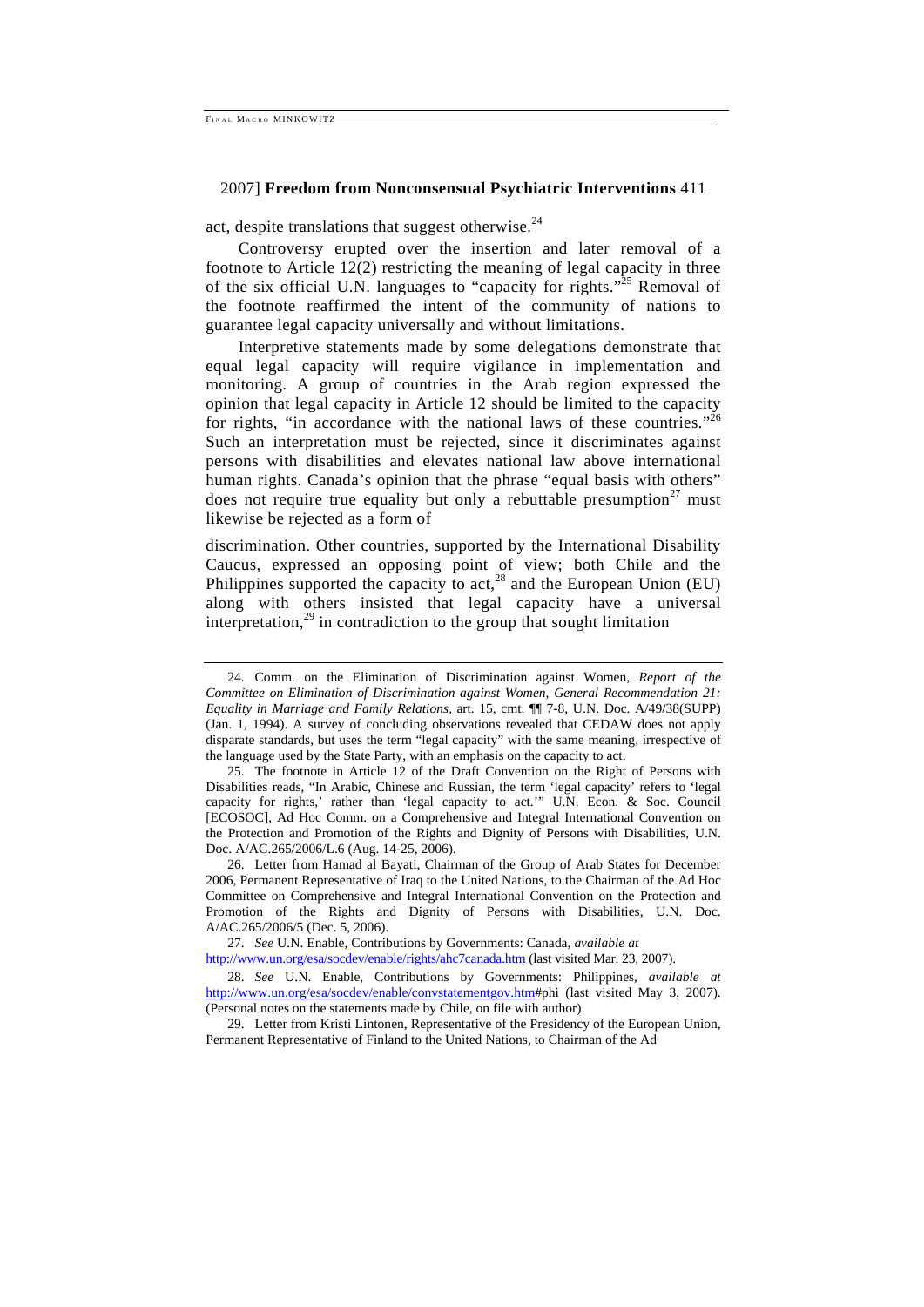based on national laws.

# III. RIGHT TO RESPECT FOR PHYSICAL AND MENTAL INTEGRITY

CRPD Article 17 recognizes a right of persons with disabilities to respect for physical and mental integrity, on an equal basis with others.<sup>30</sup> It may be fitting that the first recognition of the right to respect for integrity at the international level comes in connection with disability, reaffirming that disability is not a loss of physical or mental integrity, but a situation in which people possess their own physical and mental integrity that deserves respect equally with others. This "[r]espect for difference and acceptance of persons with disabilities as part of human diversity and humanity<sup>31</sup> complements the legal recognition of individual autonomy and self-determination contained in Article 12, and provides another basis for understanding forced psychiatric interventions as a human rights violation.

The right to respect for integrity of the person is recognized in regional human rights treaties and may also be seen as a positive and more general expression of the right to be free from torture and cruel, inhuman or degrading treatment or punishment. As interpreted by the Human Rights Committee, ICCPR Article 7 aims "to protect both the dignity and the physical and mental integrity of the individual."<sup>32</sup>

The treatment of the right to respect for integrity in regional treaties may provide additional guidance as to how it should be interpreted in the CRPD. In the American Convention on Human Rights, it is part of the article on torture and humane treatment of persons deprived of liberty.<sup>33</sup> It is non-derogable (as, of course, is ICCPR Article 7). The jurisprudence interpreting this right has

Hoc Committee on a Comprehensive and Integral International Convention on the Protection and Promotion of the Rights and Dignity of Persons with Disabilities, U.N. Doc. A/AC.265/2006/6 (Dec. 5, 2006).

*<sup>30.</sup>* CRPD, *supra* note 1, art. 17. Article 17 reads in full: "Every person with disabilities has a right to respect for his or her physical and mental integrity on an equal basis with others." *Id.* 

<sup>31.</sup> *Id.* art. 3(d).

<sup>32.</sup> Office of the High Comm'r for Human Rights, Human Rights Comm., *Compilations of general comments and general recommendations adopted by Human Rights Treaty Bodies,* at 30, U.N. Doc. HRI/GEN/1/Rev.1 (July 29, 1994) (referring to General Comment 20, ¶ 2).

<sup>33.</sup> Organization of American States, American Convention on Human Rights art. 5, Nov. 22, 1969, O.A.S.T.S. No. 36, 1144 U.N.T.S. 123. Paragraph 1 states "Every person has the right to have his [or her] physical, mental and moral integrity respected." *Id.* art. 5(1). The inclusion of moral integrity is interesting and useful, and seems to correspond to the prohibition of degrading treatment.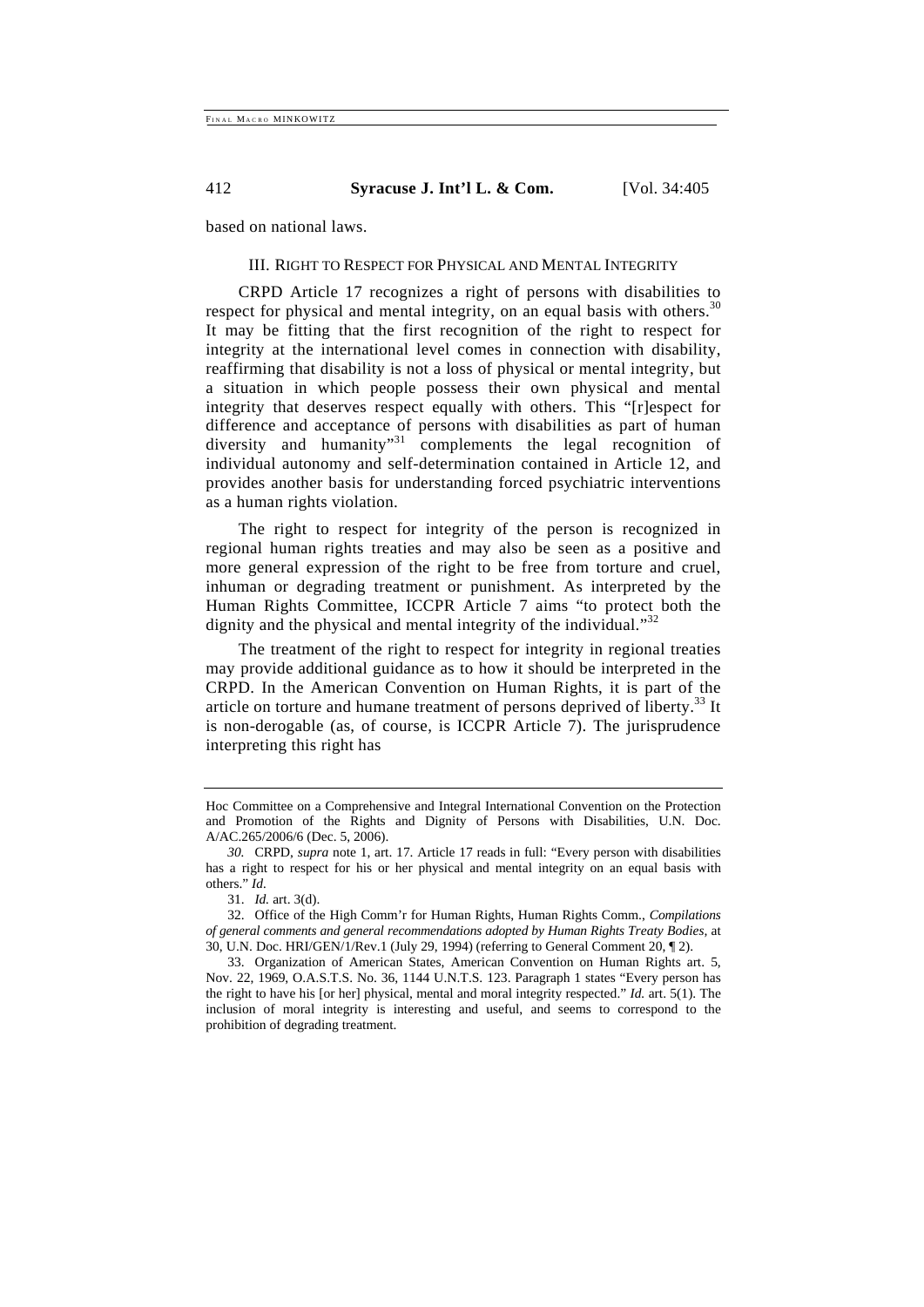emphasized the context of deprivation of liberty, but extends also to persons affected by the deprivation of liberty of a family member, and violations that seem close in nature to cruel, inhuman and degrading treatment. In the European Charter of Fundamental Rights, the right to respect for integrity is coupled with a list of aspects of this right that must be respected in the medical and biological fields, including "free and informed consent of the person concerned, according to the procedures laid down by law."<sup>34</sup> Any laws regarding free and informed consent would have to comply with non-discrimination and equal recognition of legal capacity, as discussed above, and the provision does not appear to allow for any substantive regulation or limitation of the right, consistent with its elevation as an aspect of respect for integrity of the person. The African Charter on Human and People's Rights, alone among the regional treaties, addresses the right in somewhat ambiguous terms, declaring that "[h]uman beings are inviolable" and have the right to life and integrity of the person, yet provides only that no one shall be deprived arbitrarily of this right.<sup>35</sup> To summarize, the most protective interpretation of the right to respect for integrity, as derived from the Human Rights Committee General Comment and the regional treaties, is that it is non-derogable, includes respect for free and informed consent of the person concerned, is closely related with the prohibition of torture and cruel, inhuman or degrading treatment or punishment, and is understood broadly to protect against acts done in a public or private capacity.

# IV. TORTURE AND CRUEL, INHUMAN OR DEGRADING TREATMENT OR PUNISHMENT

# CRPD Article 15 prohibits torture and cruel, inhuman or degrading

− the prohibition of eugenic practices, in particular those aiming at the selection of persons,

− the prohibition on making the human body and its parts as such a source of financial gain,

− the prohibition of the reproductive cloning of human beings.

*Id.* 

35. African Union, African Charter on Human and Peoples' Rights art. 4, June 27, 1981, O.A.U. Doc. CAB/LEG/67/3 Rev. 5, 21 I.L.M. 59.

<sup>34.</sup> Charter of Fundamental Rights of the European Union art. 3, 2000 O.J. (C 364) 1, 9. Article 3 reads in full:

Right to the integrity of the person

<sup>1)</sup> Everyone has the right to respect for his or her physical and mental integrity.

<sup>2)</sup> In the fields of medicine and biology, the following must be respected in particular: − the free and informed consent of the person concerned, according to the

procedures laid down by law,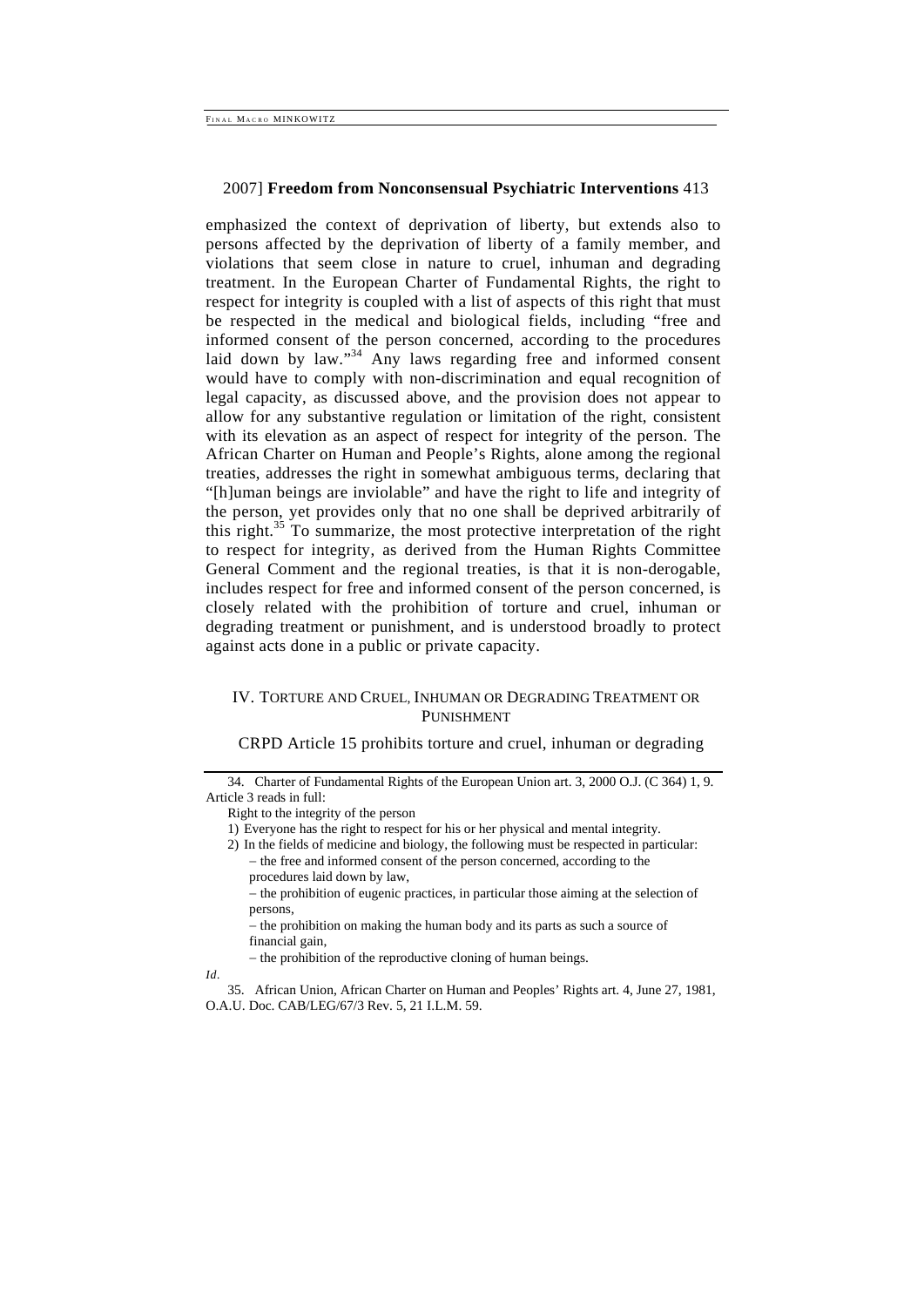treatment or punishment, including nonconsensual medical experimentation, and requires states to take effective measures to prevent persons with disabilities, on an equal basis with others, from being subjected to such treatment. While the provisions of CRPD discussed above may be sufficient to protect against all nonconsensual psychiatric interventions, it is important to also address them as a form of torture or cruel, inhuman or degrading treatment or punishment. The provisions of international law prohibiting torture and cruel, inhuman or degrading treatment or punishment are among the most serious obligations placed on any state; the prohibition of torture in particular has the status of a peremptory norm of international law that can never be derogated and is imposed independent of whether a state is party to any particular treaty. Cruel, inhuman, and degrading treatment or punishment, unlike torture, is not defined in international law, but similar preventive obligations apply, and these obligations also require eliminating conditions that facilitate torture or cruel, inhuman or degrading treatment or punishment.

The Human Rights Committee has considered cases in which nonconsensual psychiatric intervention was alleged to violate ICCPR Article 7, but most were found inadmissible on procedural grounds<sup>36</sup> or unsubstantiated for lack of sufficient argument or information.<sup>37</sup> In one case, a prisoner alleged repeated injections with psychiatric drugs over a period of three years, but it is unclear whether the Committee considered this fact in its conclusion that the complainant had been subjected to inhuman treatment.<sup>38</sup> The Human Rights Committee and the Committee Against Torture have also addressed inhuman and degrading treatment in psychiatric institutions including the use of cage beds, $39$  and the European Committee to Prevent Torture has prohibited

<sup>36.</sup> *See, e.g.,* T.P. v. Hungary, Decision of the Human Rights Committee under the International Covenant on Civil and Political Rights concerning Comm'n No. 496/1992, U.N. Doc. CCPR/C/47/D/496/1992 (Apr. 1, 1993); K.L.B.-W. v. Australia, Decision of the Human Rights Committee under the International Covenant on Civil and Political Rights concerning Comm'n No. 499/1992, U.N. Doc. CCPR/C/47/D/499/1992/Rev. 1 (June 7, 1993); Mohamed Refaat Abdoh Darwish v. Austria, Decision of the Human Rights Committee under the International Covenant on Civil and Political Rights concerning Comm'n No. 679/1996, U.N. Doc. CCPR/C/60/D/679/1996 (July 28, 1997).

<sup>37.</sup> *See, e.g.,* Bozena Fijalkowska v. Poland, Decision of the Human Rights Committee under the International Covenant on Civil and Political Rights concerning Comm'n No. 1061/2002, U.N. Doc. CCPR/C/84/D/1061/2002 (July 11-19, 2005).

<sup>38.</sup> *See* Antonio Viana Acosta v. Uruguay, Decision of the Human Rights Committee under International Covenant on Civil and Political Rights concerning Comm'n No. 110/1981, U.N. Doc. CCPR/C/OP/2 (Mar. 29, 1984).

<sup>39.</sup> *See, e.g.,* U.N. Human Rights Comm., *Report of the Human Rights Committee Vol. I,*  at 54, ¶ 82(13), U.N. Doc. A/58/40 (1993) (discussing the use of cage beds in Slovakia).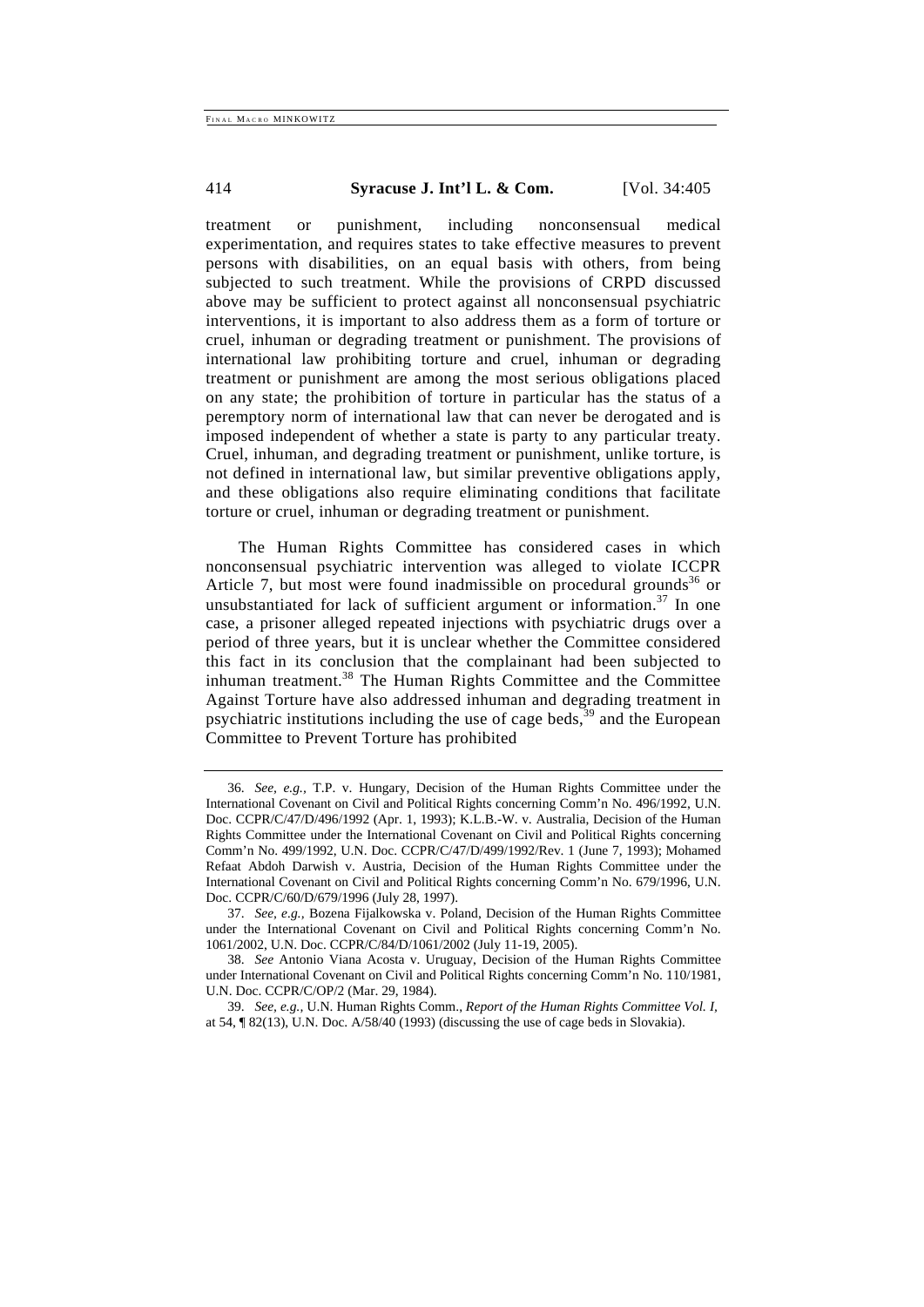the use of direct electroshock irrespective of the medical judgment of any doctor or hospital in favor of this method of treatment, $40$  demonstrating a willingness to apply their mandate in the psychiatric setting even to matters of purportedly therapeutic treatment. The European Court of Human Rights has rejected claims that nonconsensual psychiatric interventions amount to torture, inhuman or degrading treatment or punishment, articulating a standard of therapeutic necessity that permits force to be used "to preserve the physical and mental health of patients who are entirely incapable of deciding for themselves and for whom [the medical authorities] are therefore responsible."<sup>41</sup> This standard, based on a premise of incapacity, is incompatible with CRPD Article 12(2) and should no longer be regarded as valid.

Nonconsensual psychiatric and medical interventions have been contemplated as torture or cruel, inhuman or degrading treatment in treaty negotiations and by U.N. Special Rapporteurs. In the development of the Convention against Torture and Other Cruel, Inhuman or Degrading Treatment or Punishment (CAT), Portugal proposed an amendment stating that the use of psychiatry for any of the purposes in paragraph 1 would be regarded as torture.<sup> $42$ </sup> In the CRPD negotiations, the first working text of the article on torture and cruel, inhuman or degrading treatment or punishment included a provision protecting persons with disabilities from "forced interventions and forced institutionalisation [sic] aimed at correcting, improving or alleviating any actual or perceived impairment."<sup>43</sup> This would have included medical interventions and other practices such as religious ceremonies that aim to eradicate an actual or perceived impairment against the person's will. Although the provision drew a great deal of support, there was resistance to adding to the concept of torture and cruel, inhuman or degrading treatment or punishment and interpretation in the disability context is left to the implementation and monitoring

<sup>40.</sup> *European Committee for the Prevention of Torture and Inhumane or Degrading Treatment or Punishment, The CPT Standards,* at 55, ¶ 39, CPT/Inf/E (2002), *available at*  http://www.cpt.coe.int/en/documents/eng-standards-scr.pdf (last visited Mar. 27, 2007).

<sup>41.</sup> Herczegfalvy v. Austria, App. No. 10533/83, 15 Eur. H.R. Rep. 437, ¶ 82 (1992).

<sup>42.</sup> J. HERMAN BURGERS & HANS DANELIUS, THE UNITED NATIONS CONVENTION AGAINST TORTURE: A HANDBOOK ON THE CONVENTION AGAINST TORTURE AND OTHER CRUEL, INHUMAN, OR DEGRADING TREATMENT OR PUNISHMENT 42 (1988).

<sup>43.</sup> Ad Hoc on a Comprehensive and Integral International Convention on the Protection and Promotion of the Rights and Dignity of Persons with Disabilities, Working Group to the Ad Hoc Comm., *Report of the Working Group to the Ad Hoc Committee,* art. 12, ¶ 2, U.N. Doc. A/AC.265/2004/WG.1 (Jan. 16, 2004).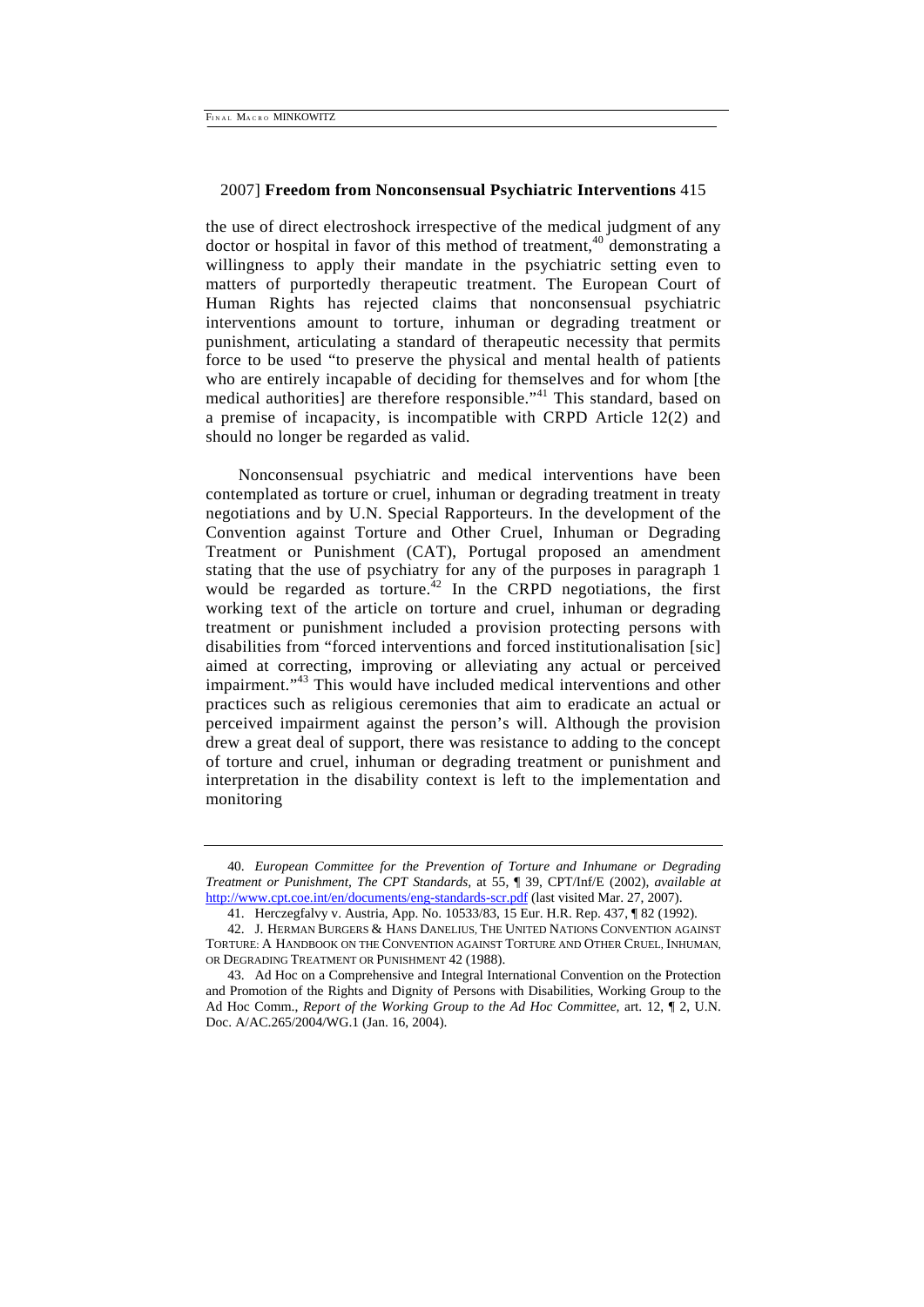44

416 **Syracuse J. Int'l L. & Com.** [Vol. 34:405

process.

The first U.N. Special Rapporteur on Torture listed among methods of physical torture, "[a]dministration of drugs, in detention or psychiatric institutions, . . . [including] neuroleptics, that cause trembling, shivering and contractions, but mainly make the subject apathetic and dull his intelligence. . . .<sup>45</sup> The Special Rapporteur analyzed the nature of torture in terms that capture the experience of being drugged or electroshocked against one's will:

What distinguishes man from other living beings is his individual personality. It is this individual personality that constitutes man's inherent dignity, the respect of which is, in the words of the preamble of the Universal Declaration of Human Rights, "the foundation of freedom, justice and peace in the world." It is exactly this individual personality that is often destroyed by torture; in many instances, torture is even directed at wiping out the individual personality. Torture is the violation par excellence of the physical and mental integrity – in their indissoluable interdependence – of the individual human being. Often a distinction is made between physical and mental torture. This distinction, however, seems to have more relevance for the means by which torture is [practiced] than for its character. Almost invariably the effect of torture, by whatever means it may have been [practiced], is physical and psychological. Even when the most brutal physical means are used, the long-term effects may be mainly psychological, even when the most refined psychological means are resorted to, there is nearly always the accompanying effect of severe physical pain. A common effect is the disintegration of the personality. $46$ 

More recently, a group of five U.N. Special Rapporteurs investigating the situation of detainees at Guantánamo Bay considered violent force-feeding of detainees on hunger strike to be torture, following a similar precedent in the European Court of Human Rights, and also concluded that force-feeding and drugging violated the right to

<sup>44.</sup> *See* Unofficial Daily Summaries of Negotiations, *available at*  http://www.un.org/esa/socdev/enable/rights/ahc5sum28jan.htm and

http://www.un.org/esa/socdev/enable/rights/ahc5sum4feb.htm (last visited May 19, 2007).

<sup>45.</sup> Special Rapporteur, *Report of the Special Rapporteur on the Torture and Other Cruel, Inhuman or Degrading Treatment or Punishment,* ¶ 119, U.N. Doc. E/CN.4/1986/15 (Feb 19, 1986), *available at*  http://ap.ohchr.org/documents/E/CHR/report/E-CN\_4-1986-15.pdf (last visited Mar. 27,  $2007$ ).

<sup>46.</sup> *Id.* ¶ 4.

<sup>47.</sup> Nevmerzhitsky v. Ukraine, App. No. 54825/00, 43 Eur. H.R. Rep. 32 (2005). *See Situation of Detainees at Guantánamo Bay, supra note 3,* 154, n.73 (noting the judgment on force feeding in Nevmerzhitsky v. Ukraine).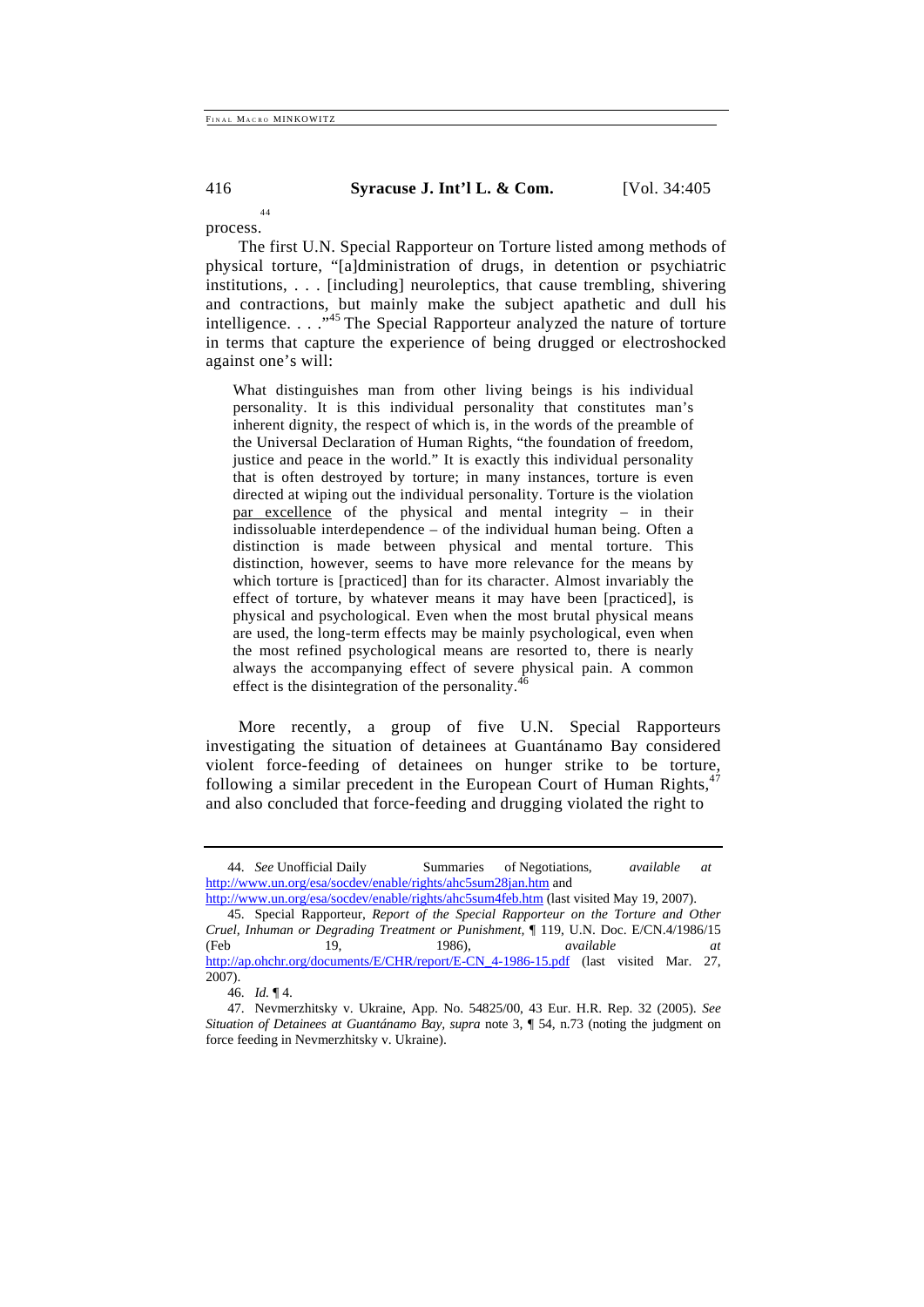health since informed consent is "essential, [as it is a] 'logical corollary' [of] the right to refuse treatment."<sup>48</sup> This reaffirms that medical judgment cannot override individual autonomy. Further, medical procedures used in ways that harm rather than heal may amount to torture.

# *B. Consideration of Nonconsensual Psychiatric Interventions in Light of the Definition of Torture*

The principle of non-discrimination and the obligation in CRPD Article 15(2) to prevent torture and cruel, inhuman or degrading treatment or punishment from being done to persons with disabilities, on an equal basis with others, requires serious consideration of whether, and under what circumstances, nonconsensual psychiatric interventions can amount to torture, under definitions in use in international law.

The Inter-American Convention to Prevent and Punish Torture goes the farthest of any human rights instrument in directly prohibiting the use of techniques aimed at the disintegration of the personality or reduction of physical or mental capacities, which would include psychotropic drugs and brain-damaging procedures like electroshock and psychosurgery.<sup>4</sup> Such methods are defined as torture, irrespective of whether they cause pain or suffering. This acknowledges destruction for its own sake as a type of torture, unlike the complex definition in CAT, which requires purpose and the intentional infliction of pain and suffering. While the CAT definition can also be seen to apply to nonconsensual psychiatric interventions, it is easier to see the relationship to the Inter-American definition, which is acknowledged to refer to mind-control techniques including use of chemical substances.<sup>50</sup>

The concept of torture shall not include physical or mental pain or suffering that is inherent in or solely the consequence of lawful measures, provided that they do not include the performance of the acts or use of the methods referred to in this article. *Id.* art. 2 (emphasis added).

<sup>48.</sup> *Situation of Detainees at Guantánamo Bay, supra* note 3, ¶ 82.

<sup>49.</sup> *See* Organization of American States, Inter-American Convention to Prevent and Punish Torture, Sept. 12, 1985, O.A.S.T.S. No. 67, 25 I.L.M. 519.

For the purposes of this Convention, torture shall be understood to be any act intentionally performed whereby physical or mental pain or suffering is inflicted on a person for purposes of criminal investigation, as a means of intimidation, as personal punishment, as a preventive measure, as a penalty, or for any other purpose. *Torture shall also be understood to be the use of methods upon a person intended to obliterate the personality of the victim or to diminish his physical or mental capacities, even if they do not cause physical pain or mental anguish.* 

<sup>50.</sup> *See* Andrew Byrnes, *Torture and other Ofenses Involving the Violation of the Physical or Mental Integrity of the Human Person, in SUBSTANTIVE AND PROCEDURAL*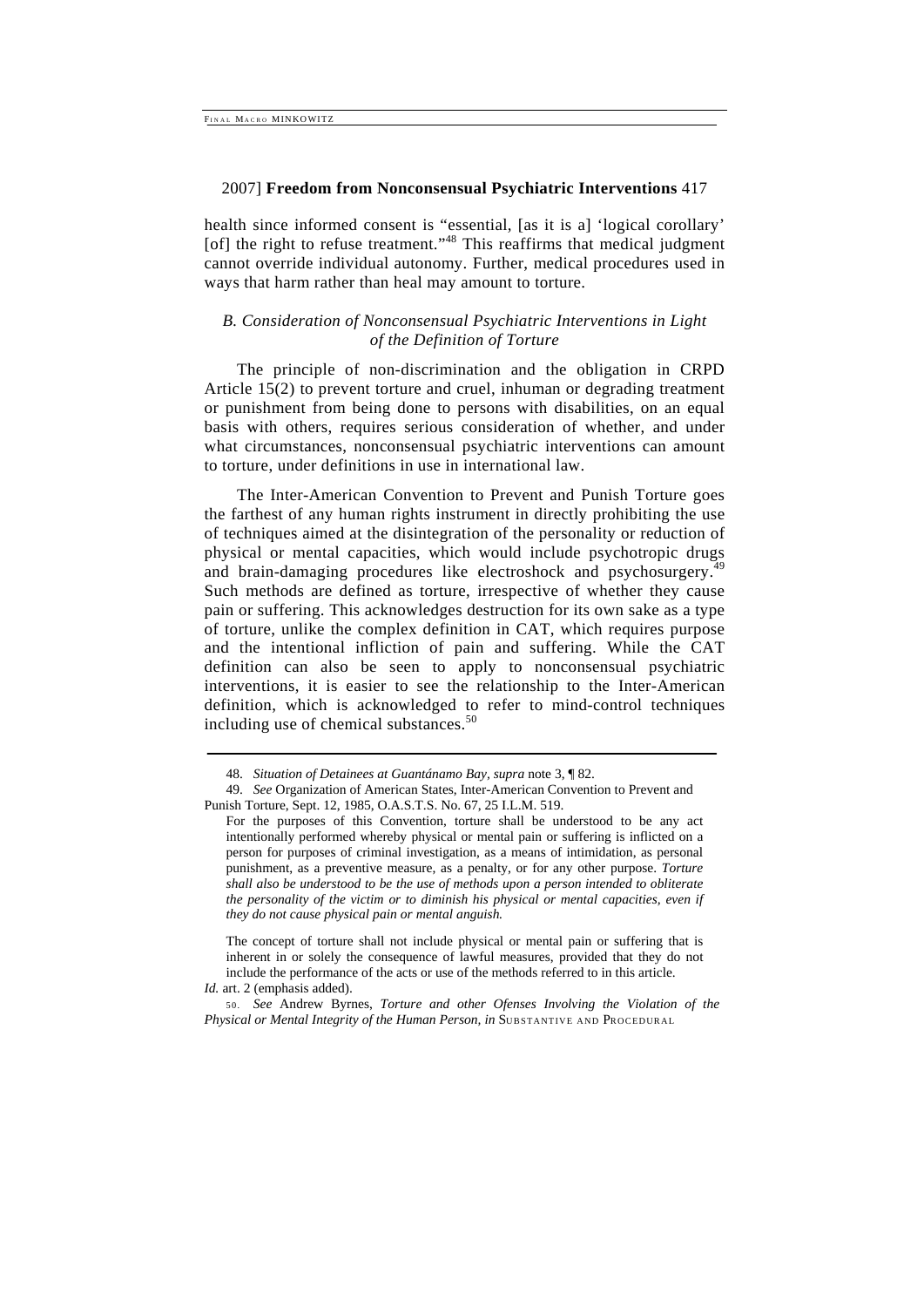It also helps to distinguish nonconsensual psychiatric interventions from consensual treatment. The voluntary use of inherently harmful substances or procedures should not be considered torture, but may be the subject of regulation, particularly where medical practices are involved, to protect the public against harm where alternatives may be available.

The CAT definition is the most widely applicable. It reads:

For the purposes of this Convention, the term torture means any act by which severe pain or suffering, whether physical or mental, is intentionally inflicted on a person for such purposes as obtaining from him or a third person information or a confession, punishing him for an act he or a third person has committed or is suspected of having committed, or intimidating or coercing him or a third person, or for any reason based on discrimination of any kind, when such pain or suffering is inflicted by or at the instigation of or with the consent or acquiescence of a public official or other person acting in an official capacity. It does not include pain or suffering arising only from, inherent in or incidental to lawful sanctions.<sup>51</sup>

This can be broken down into the following elements, which will be addressed in turn.

- Severe physical or mental pain or suffering
- Intentionally inflicted
- For purposes such as:
	- o Obtaining information or a confession
	- o Punishment
	- o Intimidation or coercion
	- o Any reason based on discrimination of any kind
- By or at the instigation of or with consent or acquiescence of a public official

# *1. Severe Mental or Physical Pain or Sufering*

Severity of pain and suffering experienced by the victim varies,

ASPECTS OF INTERNATIONAL CRIMINAL LAW 214 (Gabrielle Kirk McDonald et al. eds., 2000).

<sup>51.</sup> Convention Against Torture, and Other Cruel, Inhuman or Degrading Treatment or Punishment, G.A. Res. 39/46, at 1, U.N. Doc. A/RES/39/46 (Dec. 10, 1984) [hereinafter CAT].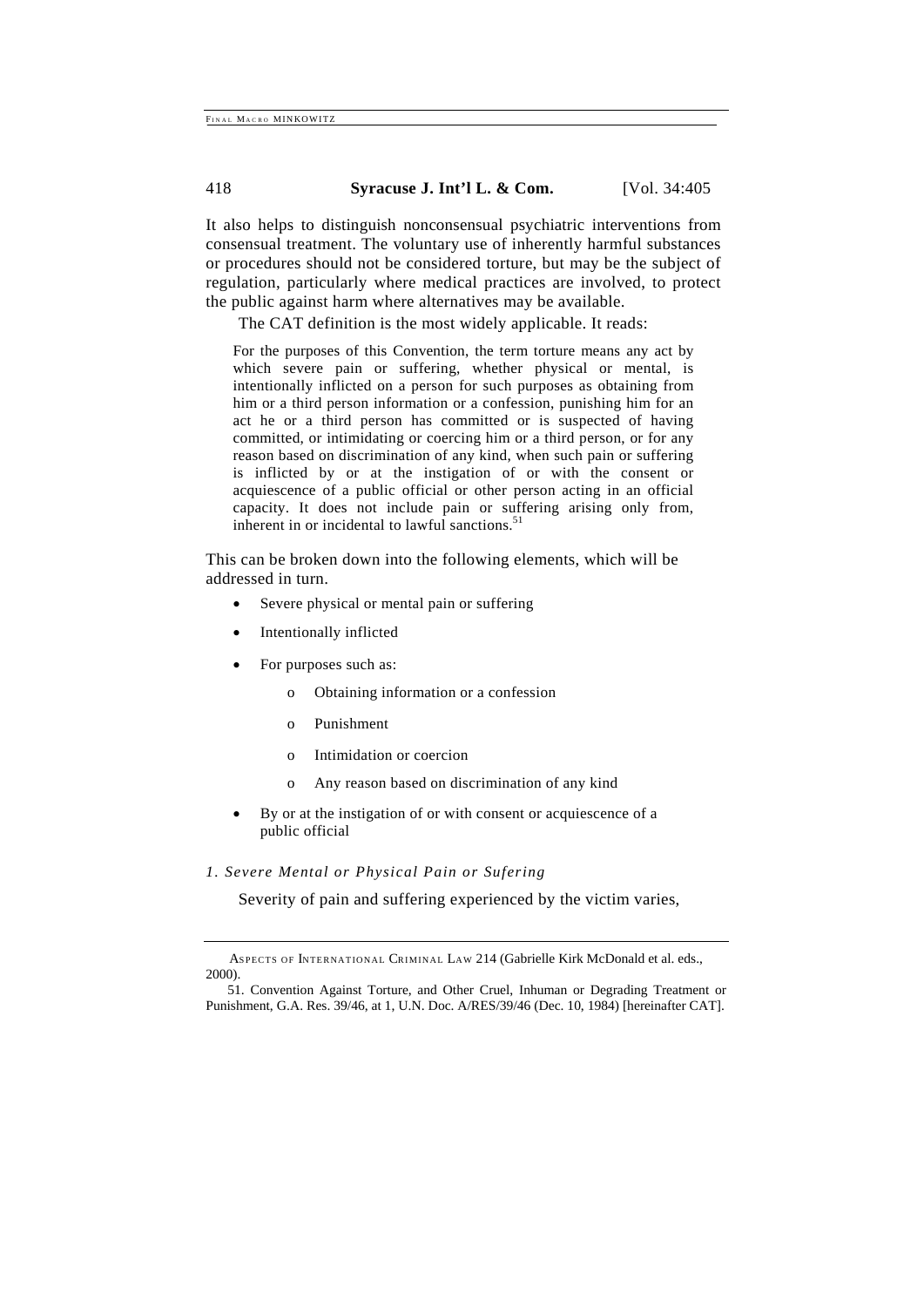depending on the particular methods used, duration, context, and personal characteristics (such as age and health, and feelings or beliefs about the experience). As Andrew Byrnes has pointed out, "pain and suffering" might be understood to include not only the conscious experience of the victim but also the effects of certain methods on deeper levels of the personality, and subsequent physical and psychological effects.<sup>52</sup> First person accounts attest to both physical and mental pain and suffering caused by nonconsensual administration of neuroleptic drugs, electroshock, and other psychiatric interventions, at the time of the experience and extending long afterwards. Electroshock is experienced by many as a death of part of the self, due in part to its destruction of chunks of memory and identity.

Electroshock is terrifying, especially if administered without anesthesia or muscle relaxants the body shakes in a convulsion that can cause fractures. (However, use of anesthesia and muscle relaxants in "modified electroshock" necessitates the use of more electricity to achieve a seizure, which can cause increased brain damage.) Neuroleptic drugs can have a similar effect of loss or separation from self, causing terror and panic that may lead to desperate acts. Neuroleptic drugs have the signature effects of psychic apathy or numbing and movement disorders such as akathisia (extreme restlessness and agitation) with a psychological as well as physical manifestation. David Cohen, in a meta-analysis of psychiatric literature on neuroleptic drugs, offers the following:

Almost all of [SANELINE's] callers report sensations of being separated from the outside world by a glass screen, that their senses are numbed, their willpower drained and their lives meaningless. It is these insidious effects that appear to trouble our callers much more than the dramatic physical ones, such as muscular spasms.<sup>5</sup>

[T]he problem [of akathisia] is often subjective, described differently by patients: inability to sit still, a sense of gloom and anxiety originating in the abdomen, restless legs, and so forth. In "mild" cases, the individual may show no visible movement (especially if there is a co-occurring akinesia) but nevertheless feel significant psychic agitation or muscular tension. When visible, the motor agitation typically takes the form of shifting weight from foot to foot or walking on the spot, inability to keep legs still, shifting of body

<sup>52.</sup> *See* Byrnes, *supra* note 50, at 215.

<sup>53.</sup> David Cohen, *A Critique of the Use of Neuroleptic Drugs in Psychiatry, in FROM* PLACEBO TO PANACEA: PUTTING PSYCHIATRIC DRUGS TO THE TEST 202 (Seymour Fisher and Roger P. Greenberg, eds., 1997).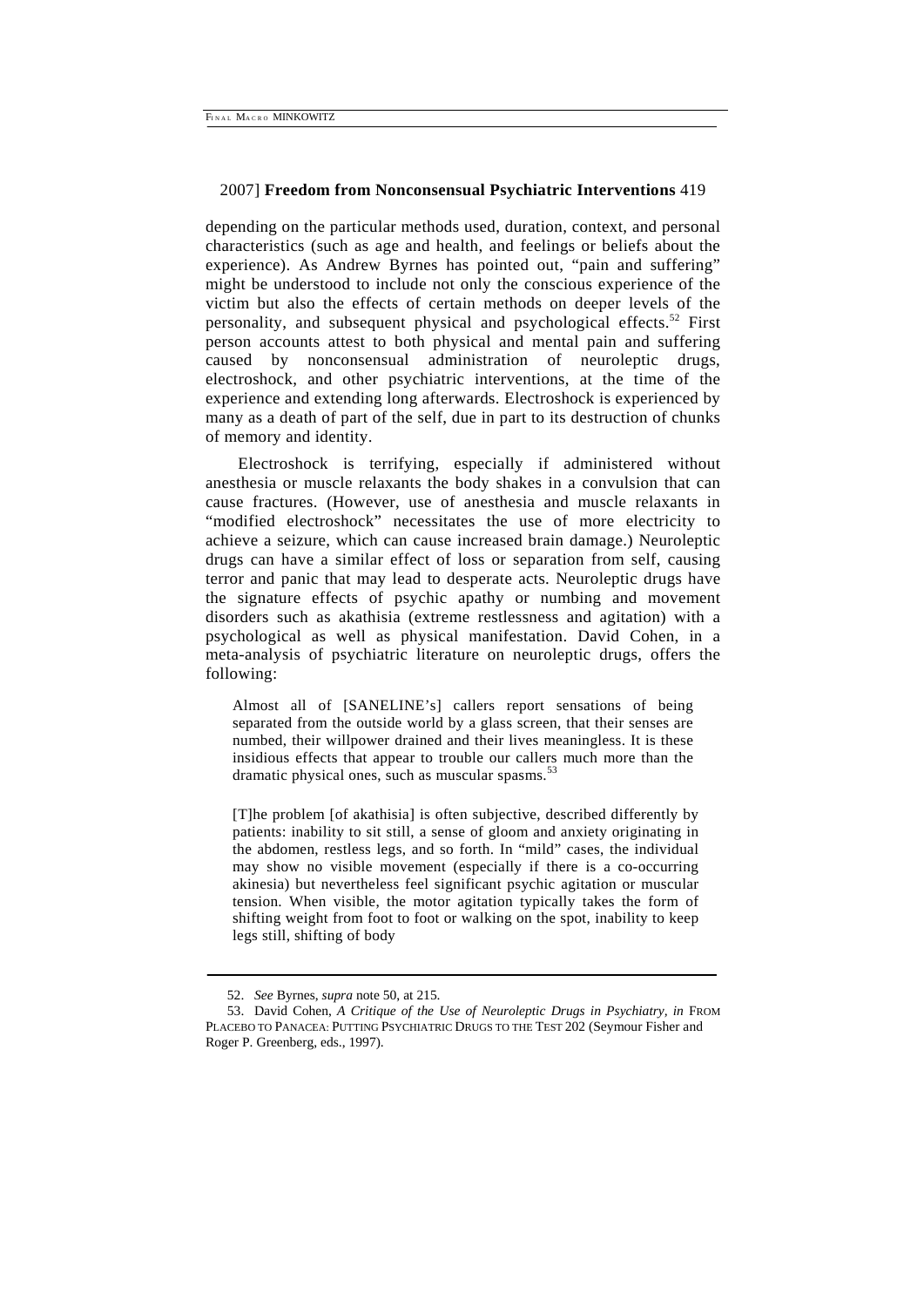position while sitting. Akathisia . . . is often mistaken for psychotic agitation; this may result in a NLP dose increase, which worsens the akathisia. . . . In extreme cases, it has led to suicide and homicide.

Akathisia is frequently accompanied by a dysphoric mental state, described by some normal subjects as a "paralysis of will." A medical student who received 1 mg of HPL [haloperidol, frequently used neuroleptic] described the sensation of an external force forcing him to move. [Researchers] described the case of a 34-year-old man on fluphenazine who developed a severe akathisia and attributed his agitation to an external force. . . . [Other researchers] described patients who experienced psychotic flare-ups, making statements such as "A woman tried to strangle me last night," "I burn inside," and "A pair of pliers squeezed my body and throat." However, the authors stressed that the symptoms were subjective accounts of objective manifestations of disturbing EPS [extra-pyramidal symptoms, such as akathisia].<sup>54</sup>

A great deal more could be written on the known effects of neuroleptic and other psychiatric drugs, electroshock and psychosurgery, both from scientific literature and first-person accounts. Long-lasting harm from electroshock includes permanent memory loss and cognitive difficulties. Neuroleptics cause a variety of "tardive" or late-appearing syndromes, particularly movement disorders that are also usually permanent. Both electroshock and neuroleptics can wreak havoc in people's lives, by virtue of the psychological trauma caused by the direct effects of those methods (e.g., death of the self or destruction of part of the self) and by being subjected to such treatment at the hands of fellow human beings. The extent and type of suffering is comparable to other methods that have been understood to amount to torture.

Aggravating factors in the context and personal characteristics of victims emphasize the violation. The context of nonconsensual psychiatric interventions is usually under loss of liberty where length of detention is indeterminate and may depend on one's apparent compliance with arbitrary standards. Many people are taken in their late teens or early twenties, before they have had a chance to experience their adult powers and competencies. Most, but not all, are taken when they are in the midst of intense psychological experiences, so that the suffering caused by additional trauma can be unbearable.

# *2. Intentionally Inflicted*

The intent required under CAT is general intent, rather than

<sup>54.</sup> *Id.* at 206 (internal citations omitted).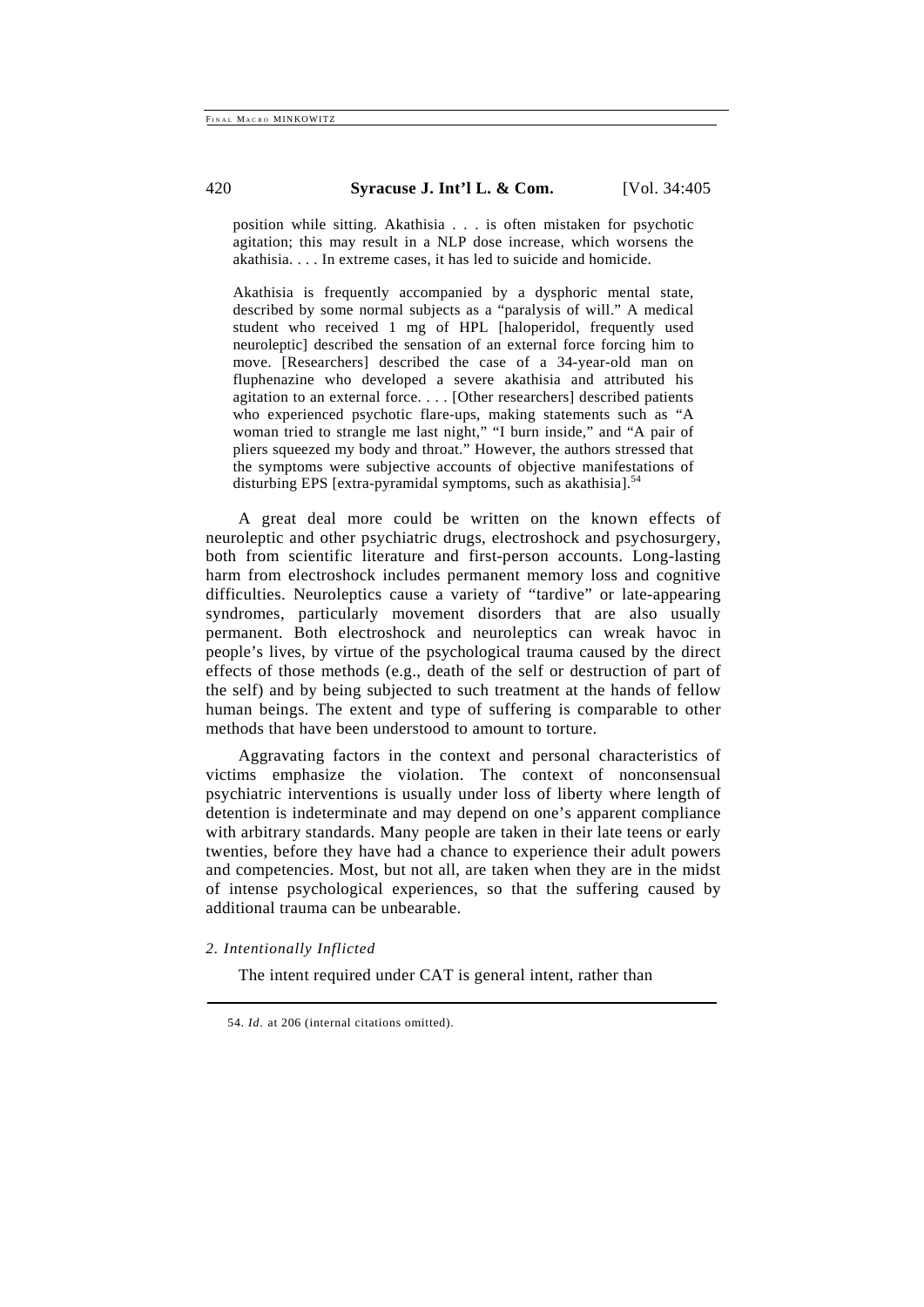specific intent, that the victim experience severe mental or physical pain or suffering. If certain acts by their very nature cause severe mental or physical pain or suffering, a perpetrator cannot claim benign intent. The signature effects of neuroleptic drugs, electroshock, and similar methods are well documented both in psychiatric literature and in first-person accounts.55 The controversy over therapeutic use of toxic psychotropics is also well known, with many individuals having strong feelings and beliefs against such use. Administration of such substances or procedures against a person's will, requiring the overcoming of resistance by intimidation or physical force, can only be seen as a hostile act, within the meaning of intentional infliction of severe mental or physical pain or suffering.

# *3. For Purposes Such As: Obtaining Information or a Confession, Punishment, Intimidation or Coercion, or Any Reason Based on Discrimination of Any Kind*

The purposes enumerated are not an exhaustive list, but may encompass other similar purposes as appropriate. The purpose of obliterating or destroying an individual's personality or diminishing his or her physical or mental capacities should be incorporated into the interpretation of the CAT definition. It would not be identical to the Inter-American Convention definition, since pain and suffering would remain as an element to be shown, but the destruction of the individual by overcoming his or her will and resistance, independent of any other purpose, is central to the act of torture and its recognition as such would be appropriate. Changing the personality, which entails destruction of identity, self-concept, relationship to the world, and inner subjective experience, may be a process of growth when embarked on by choice – however, when imposed by another person, it is violent in the extreme, irrespective of the rationale of the perpetrator. Similarly, diminishing the capacity for intense experiences may be sought with the aid of

<sup>55.</sup> *See id.;* PETER BREGGIN, PSYCHIATRIC DRUGS: HAZARDS TO THE BRAIN (1983); ROGER BREGGIN, ELECTROSHOCK: ITS BRAIN DISABLING EFFECTS (1979); ELLIOT VALENSTEIN, GREAT AND DESPERATE CURES: THE RISE AND DECLINE OF PSYCHOSURGERY AND OTHER RADICAL TREATMENTS FOR MENTAL ILLNESS (1986); ELLIOT VALENSTEIN, BLAMING THE BRAIN: THE TRUTH ABOUT DRUGS AND MENTAL HEALTH (1998). For first person accounts, *see, e.g.,* MindFreedom, Personal Stories, www.mindfreedom.org/personal-stories/personal-stories/ (last visited Mar. 26, 2007); Center for Advocacy in Mental Health (CAMH), First Person Stories on Forced Interventions and Being Deprived of Legal Capacity, http://www.camhindia.org/first\_person\_stories.html (last visited Mar. 26, 2007); ECT.org, Personal Stories of Electroconvulsive Therapy, http://www.ect.org/category/personalaccounts/ (last visited Mar. 26, 2007).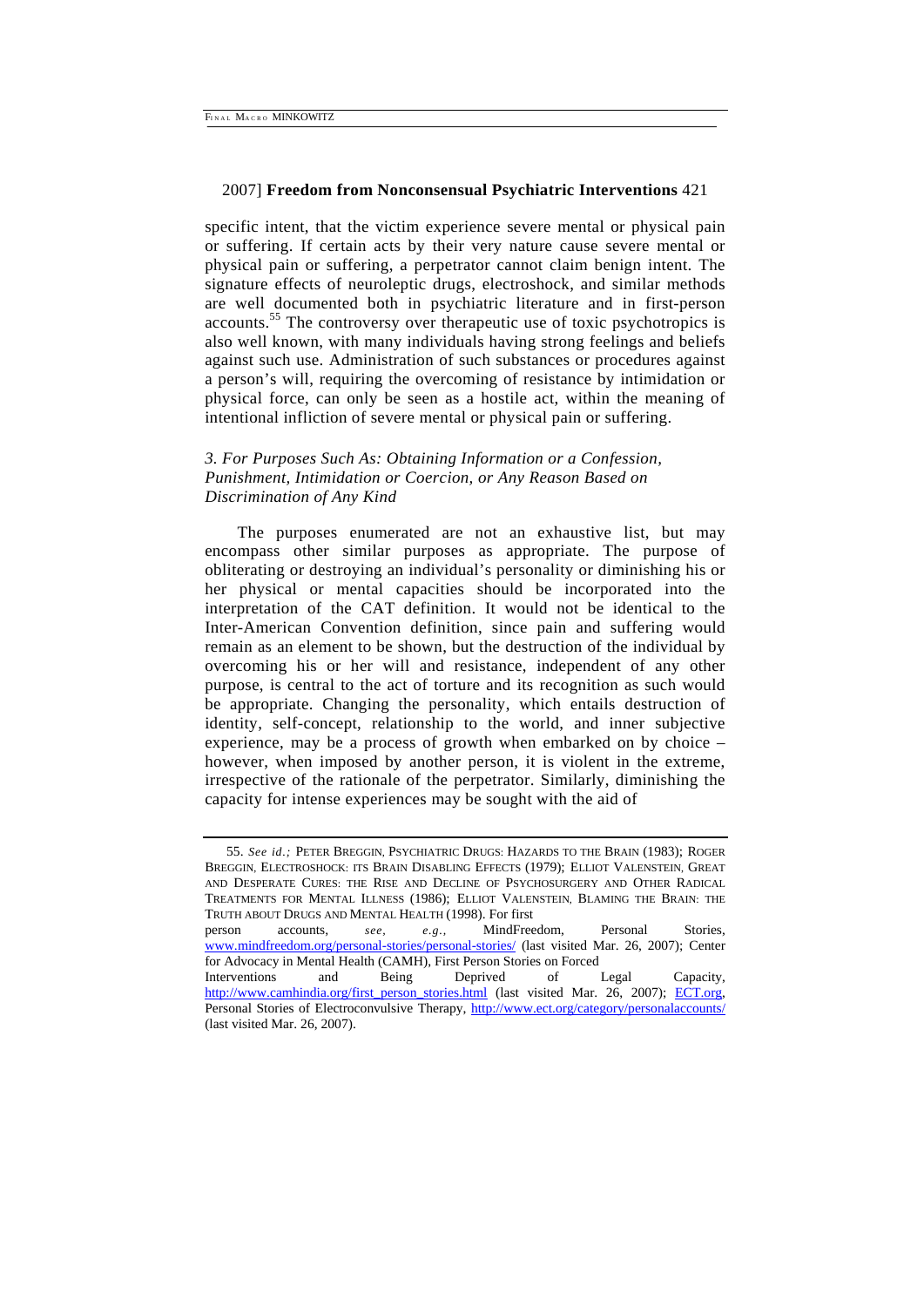psychotropic drugs of various kinds, but imposed by another person it constitutes a terrible subjection and loss. These purposes are the essence of psychiatric interventions, and can only be redeemed by fully free and informed consent.

Obtaining information and a confession, in the psychiatric context, is related to the purpose of changing or undermining the personality. It has been said that psychiatrists want to obtain a confession of mental illness, as a sign of capitulation. Yet even then, the abuse does not stop. It is only intensified, since the medical paradigm of mental illness does not allow for cure or recovery, but only management through repressive interventions that diminish a person's global capacities for thought, emotion, concentration, creativity and spontaneous action. Obtaining information or a confession is also part of a larger dynamic of winning the loyalty of the person and betrayal of former beliefs or comrades. This self-betrayal is one of the aims of coercive psychiatry, in that the person is pressured to accept a self-definition based on deficit rather than strength, to see him or herself through the eyes of others, as deserving of management rather than self-determination. Unfortunately, in the absence of meaningful alternatives, this purpose often succeeds.

Punishment is often implicit in nonconsensual psychiatric interventions, starting with deprivation of liberty and continuing with unrestrained cruelty and dehumanizing treatment, such as physical restraints, accompanied by injection of neuroleptics or administration of electroshock. The experience is one of being punished not so much for specific acts, but for having caused concern, annoyance, or anger in others. While modern psychology rejects such blaming of victims, it is still the rule in the practice of nonconsensual psychiatry.

Psychiatry is also used to punish people for socially nonconforming behavior and political activities and ideologies, and cruel treatment is often heightened against people who complain about mistreatment or injustice inside psychiatric institutions. Such punishment may involve increased use of neuroleptics and electroshock, as well as restraint and seclusion, restriction of visitors, and physical and sexual assault. Electroshock in particular has been exposed as punishment-oriented,  $56$ and this is likely true of neuroleptics as well. $57$ 

<sup>56.</sup> A writer in the U.K., who wishes to remain anonymous but allowed me access to her arguments regarding electroshock (ECT) punishment (on file with author) [herein after Anonymous Author's Arguments]. She writes:

There is another aspect to the business of ECT as punishment besides the patient's view that it punishes (as interpreted by psychiatrists), and this is the attitudes of the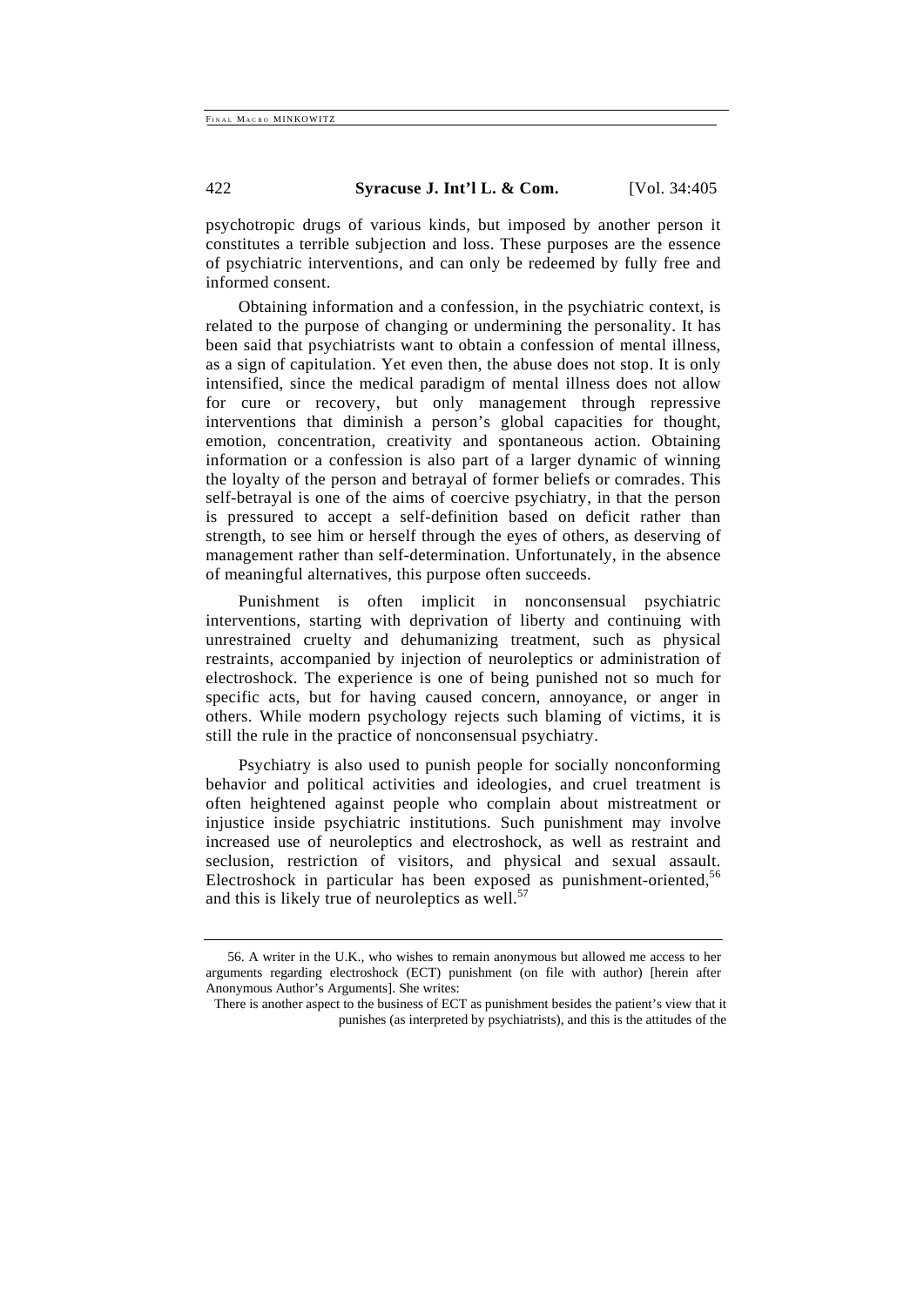Electroshock has been used predominantly on women, and male doctors have called it a "mental spanking" to chastise reluctant women into

psychiatrists who inflict ECT on vulnerable recipients. Abse, with Ewing, in a several page analysis of the attitudes of shock therapists, described an attitude of thinly veiled hatred and violence towards patient-victims. Their list of "Statements of shock therapists in USA and Britain" includes,

"Hit him with all we've got."

"Knock him out with EST."

"Why don't you put him on the assembly line?"

"If he would not get any better with one course, give him a double-sized course now."

"The patient was noisy and resistive so I put him on intensive ECT three times a day."

"The psychiatrist had. . .given his opinion that it [ECT] would prove beneficial to the patient [a female alcoholic] by virtue of its effect as 'A mental spanking.' "She's too nice a patient for us to give her ECT."

Anonymous Author's Arguments (citing Abse & Ewing, *Transference and Countertransference in Somatic Therapies,* J. NERVOUS & MENTAL DISEASES (1956)). Abe and Ewing commented on statements made by User psychiatrists,

Clearly the main attitudes expressed are those of hostility and punishment. . .

In one hospital which employed a large number of relatively untrained personnel, it was clear that such members of the staff used ECT as a threat. Even non-psychotic voluntary patients reported threats of "You will go on the shock list" for such a lack of cooperation as disinclination to eat a full meal! Certainly such openly threatening remarks are usually confined to the least understanding and most junior attendants who are enjoying a new sense of power. This is sometimes connected with an unconscious participation in the "omnipotence" of the shock therapist.

*Id.* 

Ruffin [and others] conducted interviews to ascertain the attitudes of nurses, student nurses and attendants assisting with both ECT and ICT and they found that,

Not one of the 34 insulin ward personnel was judged to look upon this treatment as a means of controlling or punishing difficult patients. However, nearly a third of the [25] electroconvulsive personnel regarded shock as a controlling or punitive device. The auxiliary personnel. . .seemed to share many of the attitudes described as common among shock therapists. . .The bare suggestion in our results of more grossly sadistic, destructive fantasies associated with electro-shock adds some weight to this conception.

Anonymous Author's Arguments (citing Ruffin, et al., *Attitudes of Auxiliary Personnel Administering Electroconvulsive and Insulin Coma Treatment: a Comparative Study,* 131 J. NERVOUS & MENTAL DISEASES 241-46 (Sept. 1960)).

Ruffin et al. provided "a few statements of the electroshock group" ward personnel to "clearly indicate the controlling, punitive attitudes often involved in the application of electroshock,' including, "I was glad to see it come this week. . .One patient continually wanted pills and whined and complained; now he is better. . .It makes hard to manage patients easy to manage.' *Id.* 

57. Mental Hygiene Law Court Monitoring Project: Part 1 of Report, *Do Psychiatric Inmates in New York Have the Right to Refuse Drugs? An Examination of Rivers Hearings in the Brooklyn Court, available at*  http://psychrights.org/states/newyork/courtmonitoringreport.htm (last visited May 3, 2007) [hereinafter Court Monitoring Report].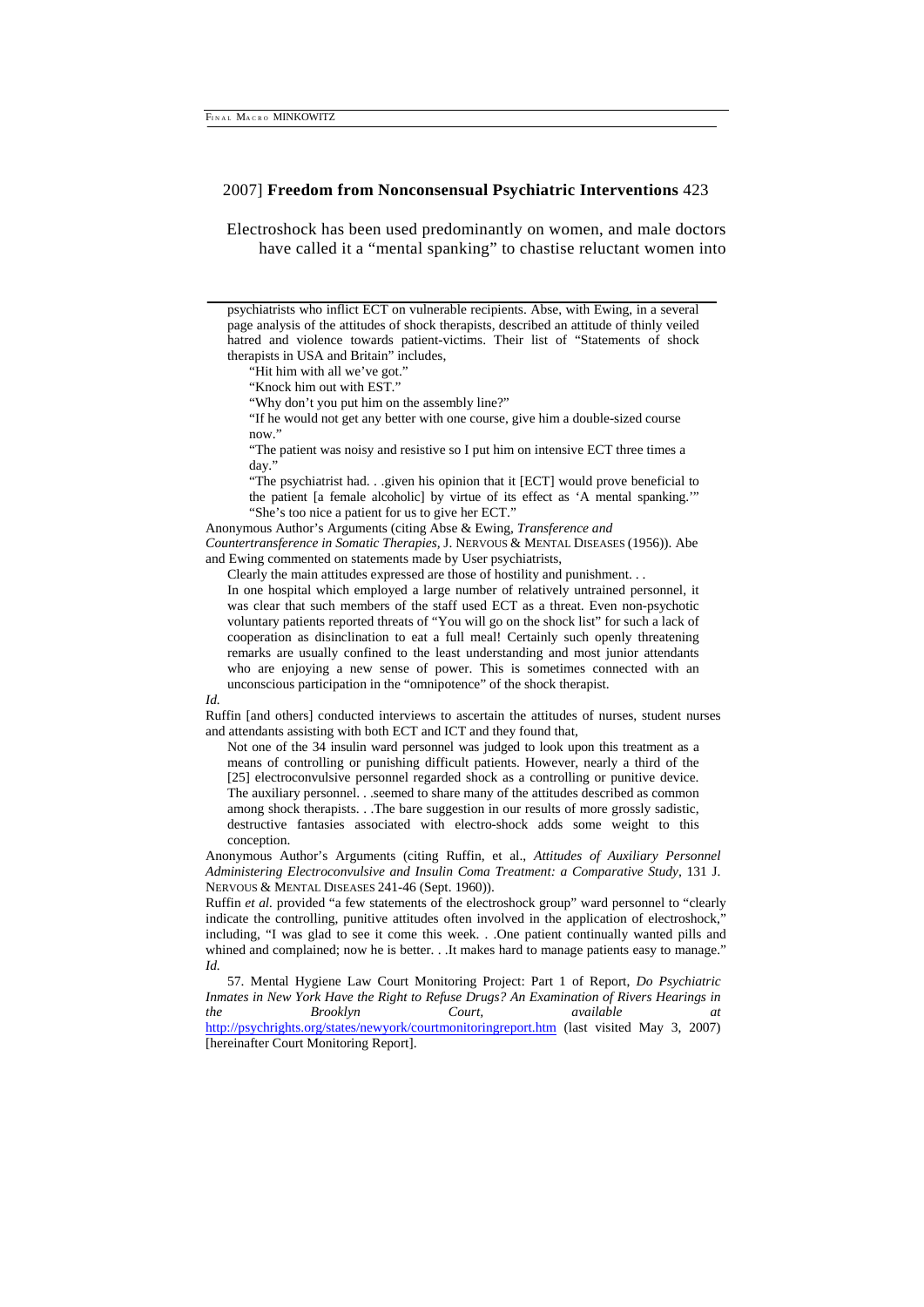assuming a subordinate role to their husbands.<sup>58</sup> A woman of my acquaintance was taken by police to a psychiatric ward, where she was drugged with neuroleptics after her abusive husband called them to complain that she was trying to cut down a tree with a chain saw. Street preachers from certain communities in Brooklyn, New York meet with hostile treatment in the psychiatric system, where their claims of being persecuted for their activities are used against them to rationalize detention and nonconsensual administration of neuroleptics.<sup>59</sup> The use of shock and neuroleptics for behavior control, as evidenced by legal standards for the use of psychiatric drugs in "emergency" situations characterized by a threat of danger to self or others $60$  and quality of care standards authorizing use of electroshock to treat behavior that is seen as characteristic of an underlying mental illness, $61$  is further evidence of purposes of punishment and coercion, however medicalized.

Intimidation and coercion through nonconsensual psychiatric interventions is accomplished both directly, by the action of psychotropics on the brain and mind, and indirectly, by inducing compliance in the hope of securing release or better conditions of confinement. In some cases the behavior desired by the psychiatrist and institutional staff is clear, as when women are pressured to put on makeup and present a more feminine appearance as a sign of "getting better." In other cases it is less clear what psychiatrists may accept as behavior justifying release, but coercion to adopt some mannerisms or behavior sufficient to demonstrate absence of mental illness is implicit.

In one instance, administration of one drug was used to coerce compliance with another. On a visit to a friend who was incarcerated in a psychiatric ward, I asked the doctor there why she was giving my friend the neuroleptic ziprasidone (trade name: Geodon), which was making her vomit and feel generally miserable. The doctor's answer was to induce her to take risperidone, another neuroleptic that was only available in pills and not injections.

It is likely that such incidents of specific coercion are not rare, given the autocratic power exercised by psychiatrists and other staff in a

<sup>58.</sup> *See* Bonnie Burstow, *Electroshock as a Form of Violence Against Women,* 12 VIOLENCE AGAINST WOMEN 372 (Apr. 2006), *available at*  http://vaw.sagepub.com/cgi/reprint/12/4/372.pdf (last visited Mar. 26, 2007).

<sup>59.</sup> Court Monitoring Report, *supra* note 57.

<sup>60.</sup> *See, e.g.,* Rivers v. Katz, 504, N.Y.S.2d 74 (1986).

<sup>61.</sup> *See* N.Y. STATE COMM'N ON QUALITY OF CARE, SURVEY OF THE PROVISION OF ELECTRO-CONVULSIVE THERAPY (ECT) AT NEW YORK STATE PSYCHIATRIC CENTERS (Aug. 7, 2001), *available at* http://www.cqcapd.state.ny.us/hottopics/ectsurvey.htm (last visited Mar. 26, 2007).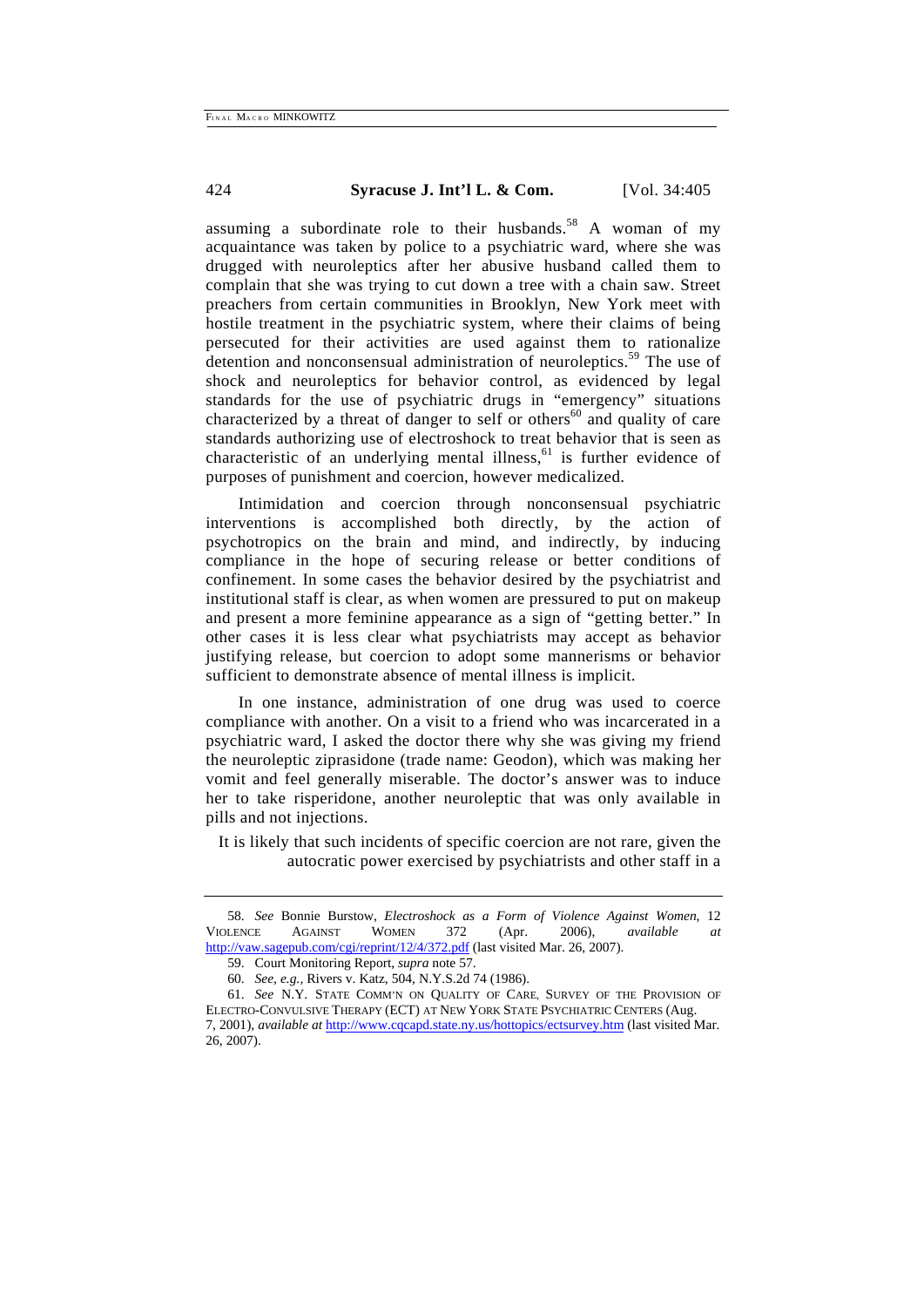total institution. New technologies are being developed to coerce compliance with psychiatric drugs, in particular an implant that would require surgery to remove, risking death from Neuroleptic Malignant Syndrome, which, if it develops, requires quick preventive action.<sup>62</sup> Legal mechanisms are also being developed that manifest the purpose of coercion. Outpatient commitment is based on the premise that nonconsensual administration of psychiatric drugs can prevent some individuals from engaging in violent acts, and that such nonconsensual intervention on people who are labeled with psychiatric diagnoses is a medical treatment rather than a prohibited interference with individual liberty and integrity.<sup>63</sup> While the purpose of preventing violent behavior is lawful, it cannot be accomplished in a manner that discriminates based on disability or that violates human rights.

Discrimination is different from the other purposes in that it is not necessarily goal-oriented, but a motivation for the prohibited act ("any reason based on discrimination"). Discrimination has been said to create the conditions for torture in that it contributes to dehumanizing the victim, and can make victims less credible or not fully entitled to equal protection in the eyes of police or other authorities to whom they might complain for redress. $64$  This is certainly the case with respect to nonconsensual psychiatric interventions. An activist who regularly visited and advocated for people in psychiatric institutions once reported that she was told, "You can't dial 911 [emergency number in use throughout the United States to reach police and other first responders] in here." Discrimination is inherent in nonconsensual psychiatric interventions since the failure to respect free and informed consent and the physical and mental integrity of the person is explicitly based on categorization through psychiatric diagnosis as a person with a psychosocial disability.

<sup>62.</sup> *See* Canadian Movement Disorders Group, Drug Induced Movement Disorders: Neuroleptic Malignant Syndrome, *available at*  http://www.cmdg.org/Movement\_/drug/Neuroleptic\_Malignant\_Syndrome/neuroleptic\_mali gnant\_syndrome.htm (last visited May 10, 2007).

<sup>63.</sup> While having committed violent acts is only one of the predicates giving rise to IOC eligibility, it is emphasized in legislative campaigns characterized by disinformation and hate speech, such as a newspaper headline in the fall of 1999 reading large capital letters, "GET THE VIOLENT CRAZIES OFF THE STREETS" and in naming New York's outpatient commitment law for a woman killed by a man who was unsuccessfully seeking psychiatric treatment. *See, e.g., Get the Violent Crazies of the Streets,* N.Y. DAILY NEWS, Nov. 19, 1999, at 1; Kendra's Law, N.Y. [MENTAL HYG.] LAW § 9.60 (McKinney 2007).

<sup>64.</sup> U.N. Econ. & Soc. Council [ECOSOC], Comm'n on Human Rights, *Civil and Political Rights, Including Questions of: Torture and Detention,* at 11, U.N. Doc. E/CN.4/2002/76 (Dec. 27, 2001) *(prepared by* Sir Nigel Rodley).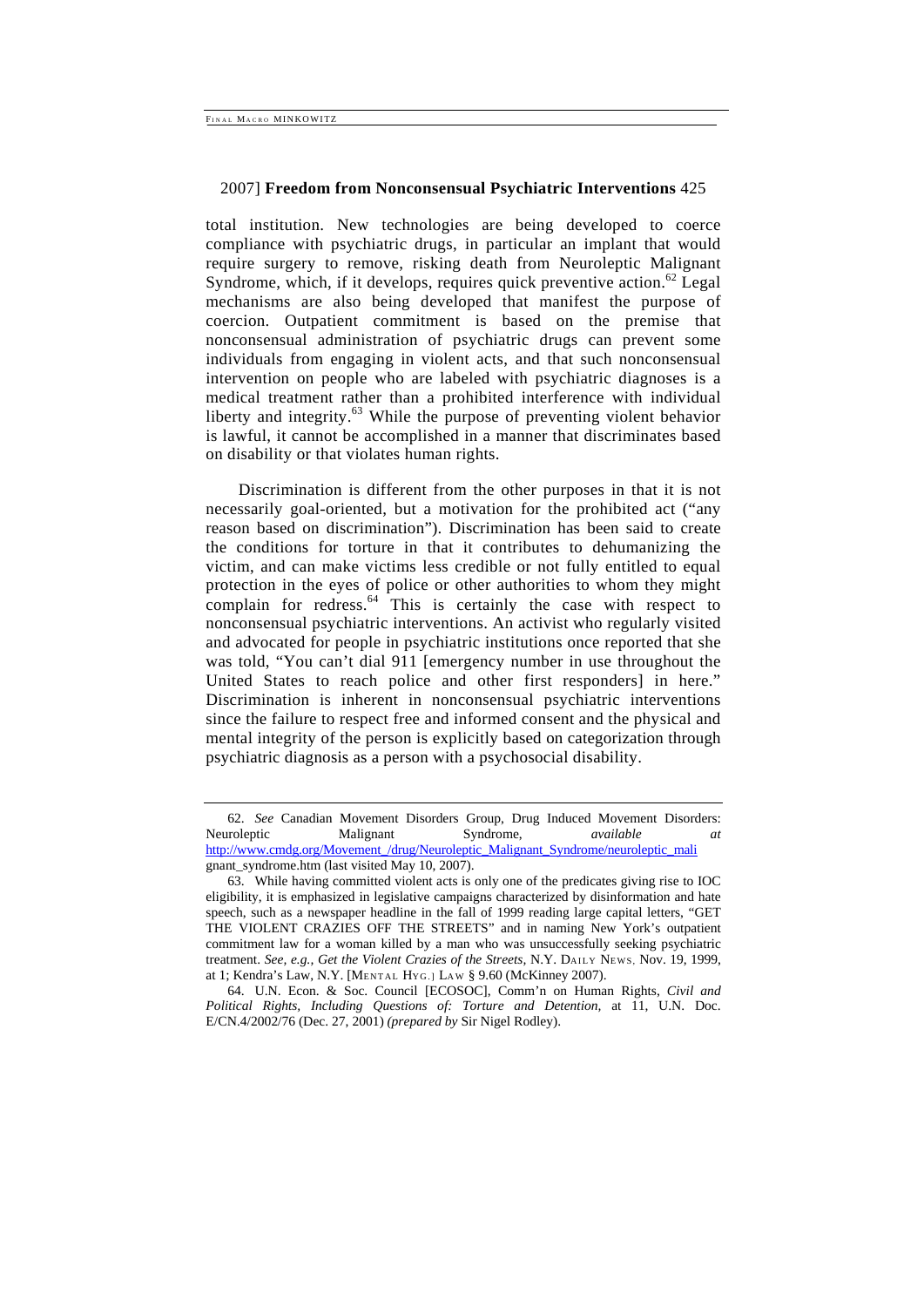# *4. By or at the Instigation of or with Consent or Acquiescence of a Public Oficial*

The CAT definition, unlike ICCPR Article 7, requires some connection with public officials for an act to qualify as torture.<sup>65</sup> In the case of nonconsensual psychiatric interventions, this will ordinarily be the case, since many psychiatric institutions are government-run, and others function under comprehensive and detailed public laws, regulations, and licensing requirements. Where a positive duty exists on the part of government to protect individuals against violence by private actors, and government fails to act, this may constitute acquiescence, particularly if discrimination plays a part in the failure. In rare situations where no laws or regulations govern private institutions, it may well be the case that complicity may be inferred from failure to provide protection or meaningful redress against nonconsensual psychiatric interventions.

# *C. Obligations*

To comply with obligations under CRPD Article 15, as well as ICCPR Article 7, CAT, and the Inter-American Convention to Prevent and Punish Torture, States Parties to those conventions should ensure that their laws on torture and cruel, inhuman or degrading treatment or punishment are applied and enforced in a non-discriminatory manner, including criminal prosecution of cases arising in the psychiatric context, which encompasses nonconsensual interventions. Nonconsensual interventions and other inhuman and degrading practices in the psychiatric context (such as restraint and seclusion, and deprivation of liberty based on psychiatric criteria) should be criminalized in their own right, to ensure clarity and generality with respect to the prohibition of these acts. Asylum should be granted to individuals fleeing psychiatric persecution, whether based on disability or another social or political identity that the individual cannot or should not be required to disavow.<sup>66</sup> Nonconsensual psychiatric interventions should be banned, and effective measures taken to prevent them, in all contexts, including prisons, nursing homes, schools and foster care, as well as in psychiatric institutions. The obligations of CRPD Article 16, on preventing exploitation, violence and abuse, including education of

<sup>65.</sup> CAT, *supra* note 51.

<sup>66.</sup> *See* Pitcherskaia v. INS, 118 F.3d 641 (1997) (holding that a lesbian can make a claim of psychiatric persecution notwithstanding the perpetrator's "couching actions that torture mentally or physically in benevolent terms such as 'curing' or 'treating' the victims").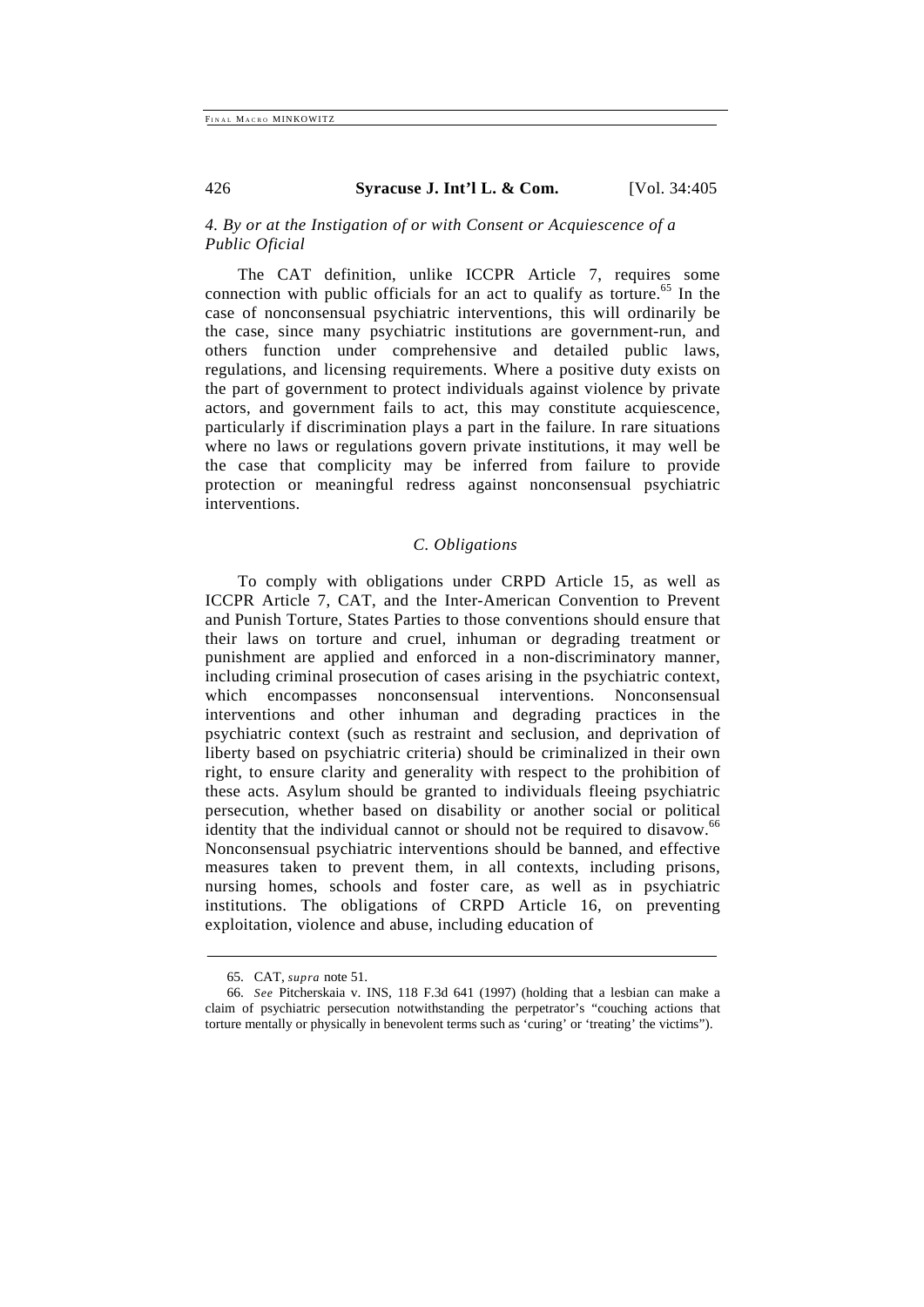family members and care providers and monitoring of facilities and programs serving people with disabilities, and provision of recovery and reintegration services for victims, respecting autonomy and dignity of the person,<sup>67</sup> should extend to prevention of nonconsensual psychiatric interventions as well. Furthermore, effective prevention requires elimination of conditions that give rise to or facilitate nonconsensual psychiatric interventions, such as deprivation of liberty and loss of control over personal decision-making, and bundling of services that requires individuals to choose between accepting unwanted psychiatric interventions and losing a home or losing services that are wanted.

Obligations also extend to reparations,  $68$  which have both an individual and a collective dimension. Individuals may require compensation, restoration of previous status and possessions, to the extent possible, and rehabilitation (meaning recovery and reintegration services in this context). Collective measures under the categories of satisfaction and guarantees of non-repetition go beyond individuals, while retaining a concern with individual victims at their center. Such measures include changing laws and policies, retraining, and maintaining an accurate historical record, the development of which can also contribute to building social awareness and overturn historic prejudices. CRPD Article 8 should also be noted with regard to awareness-raising activities;69 where persons with disabilities have been subjected to extreme forms of exclusion and violence, awareness-raising obligations will need to be a core part of human rights campaigns, without in the least diminishing the immediate obligation to ensure compliance by public officials and refuse to give effect to laws that constitute discrimination.

### CONCLUSION

For users and survivors of psychiatry, nonconsensual interventions have been a source of trauma that persists because its disclosure often leads to greater discrimination, including the risk of additional periods of incarceration and forced interventions. With the advent of CRPD, a new era is in the making, in which large numbers of people will no longer have to fear nonconsensual psychiatric interventions and will

<sup>67.</sup> CRPD, *supra* note 1, art. 16.

<sup>68.</sup> *See,* Basic Principles and Guidelines on the Right to a Remedy and Reparation for Victims of Gross Violations of International Human Rights Law and Serious Violations of International Humanitarian Law, Human Rights Res. 2005/35, U.N. Doc. E/CN.4/RES/2005/35 (April 19, 2005).

<sup>69.</sup> *See* CRPD, *supra* note 1. art. 8.